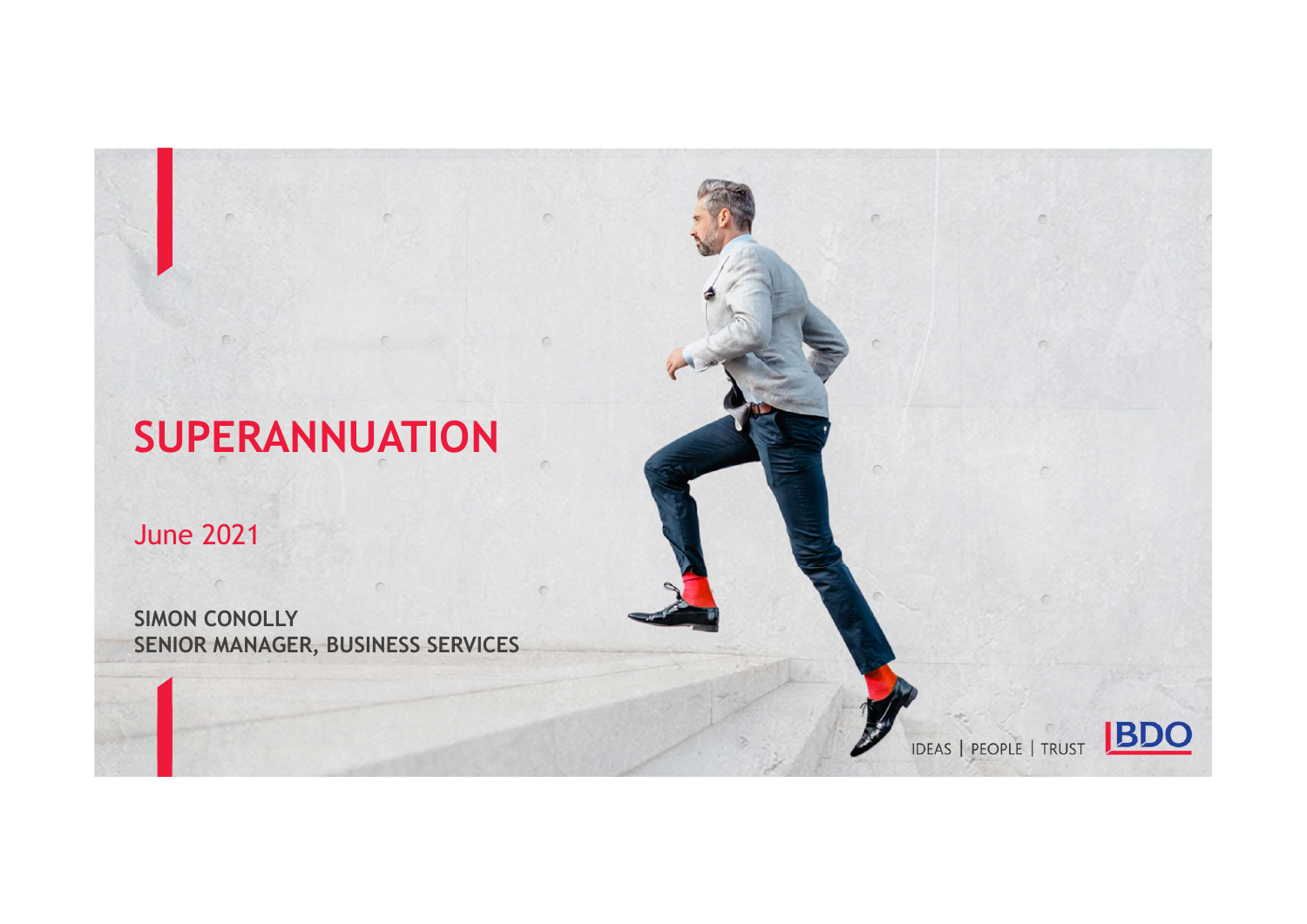### AGENDA

Super contributions

- Making personal contributions
- Concessional contributions
- Non-concessional contributions
- Pre-30 June planning
- Super benefits
	- Conditions of release
	- Account-based pensions
	- Transition to retirement income streams
	- Importance of the Transfer Balance Cap

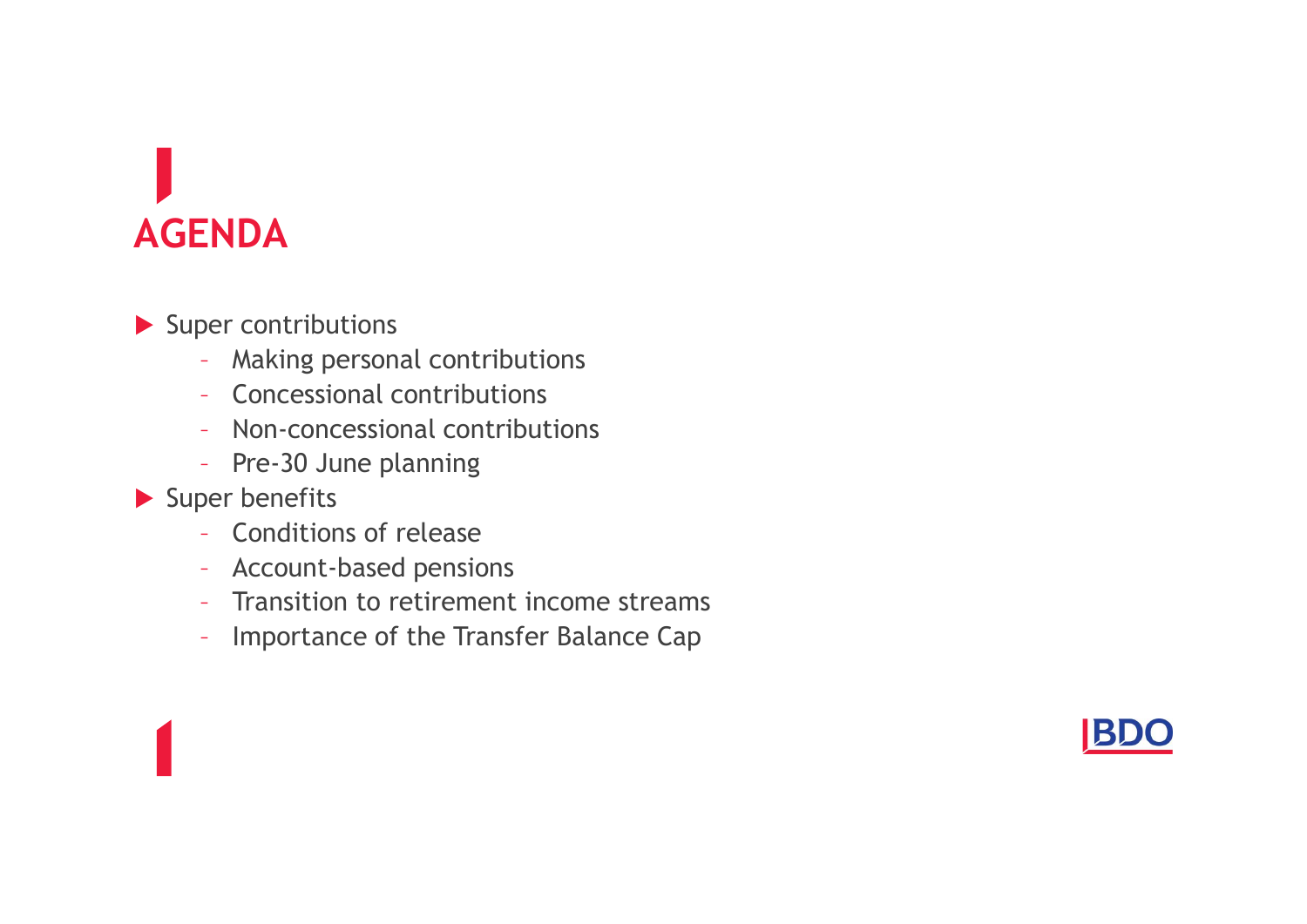### SUPER CONTRIBUTIONS

IDEAS | PEOPLE | TRUST BDO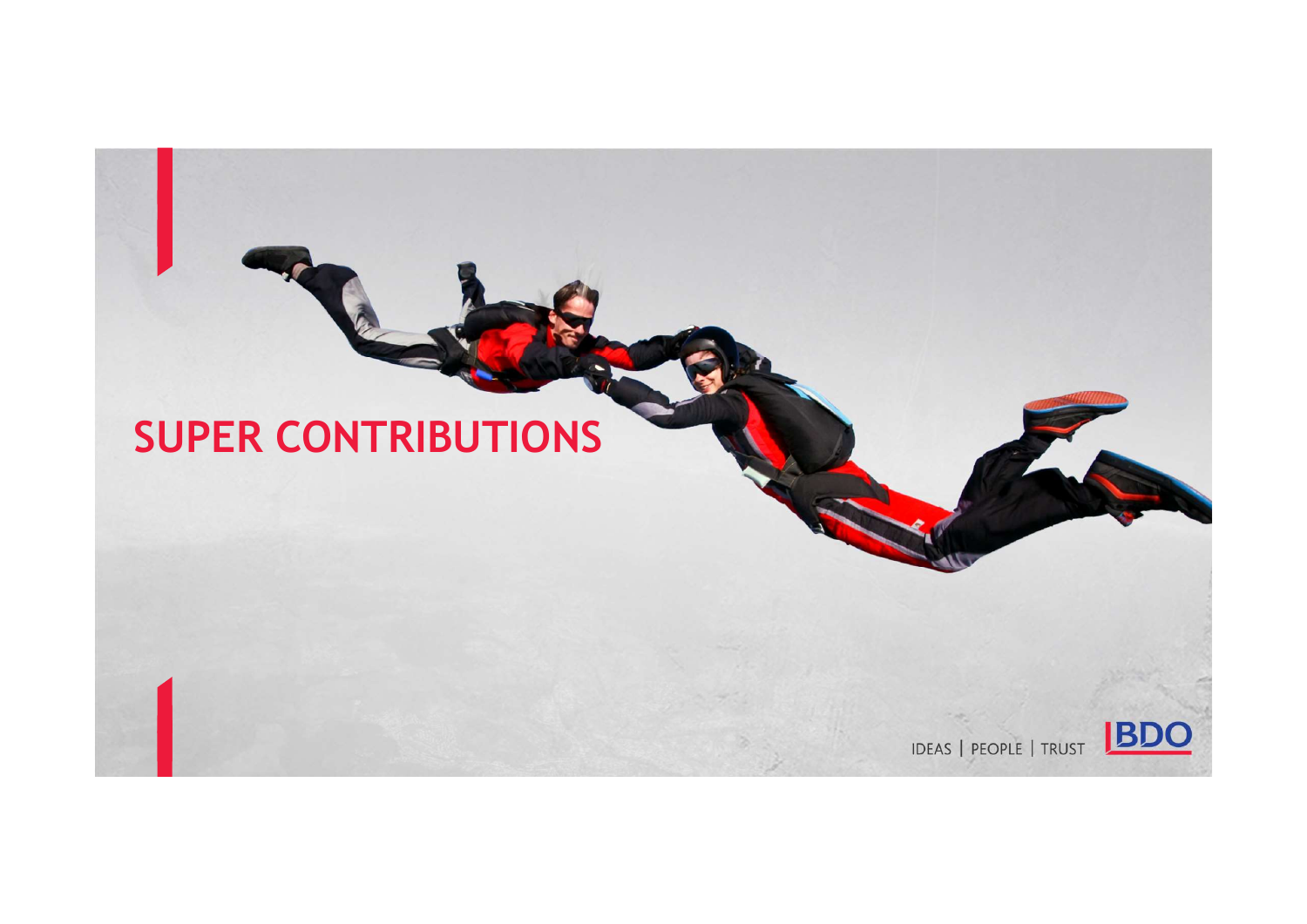### SUPERANNUATION

Accumulation phase

Pre-retirement – wealth creation

Retirement phase

Income stream

**BDO**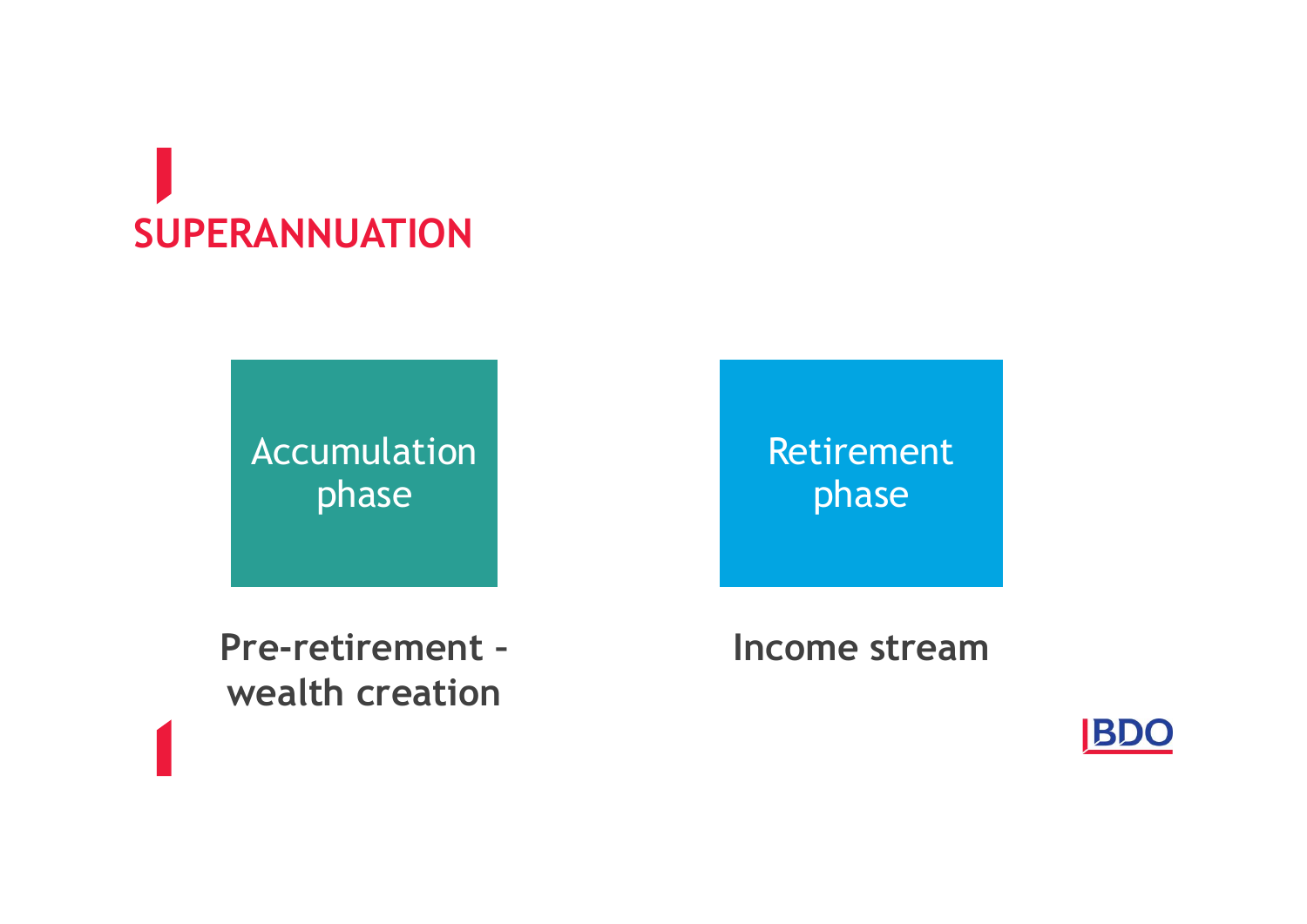### MAKING PERSONAL CONTRIBUTIONS



Note: different rules apply to Downsizer Contributions

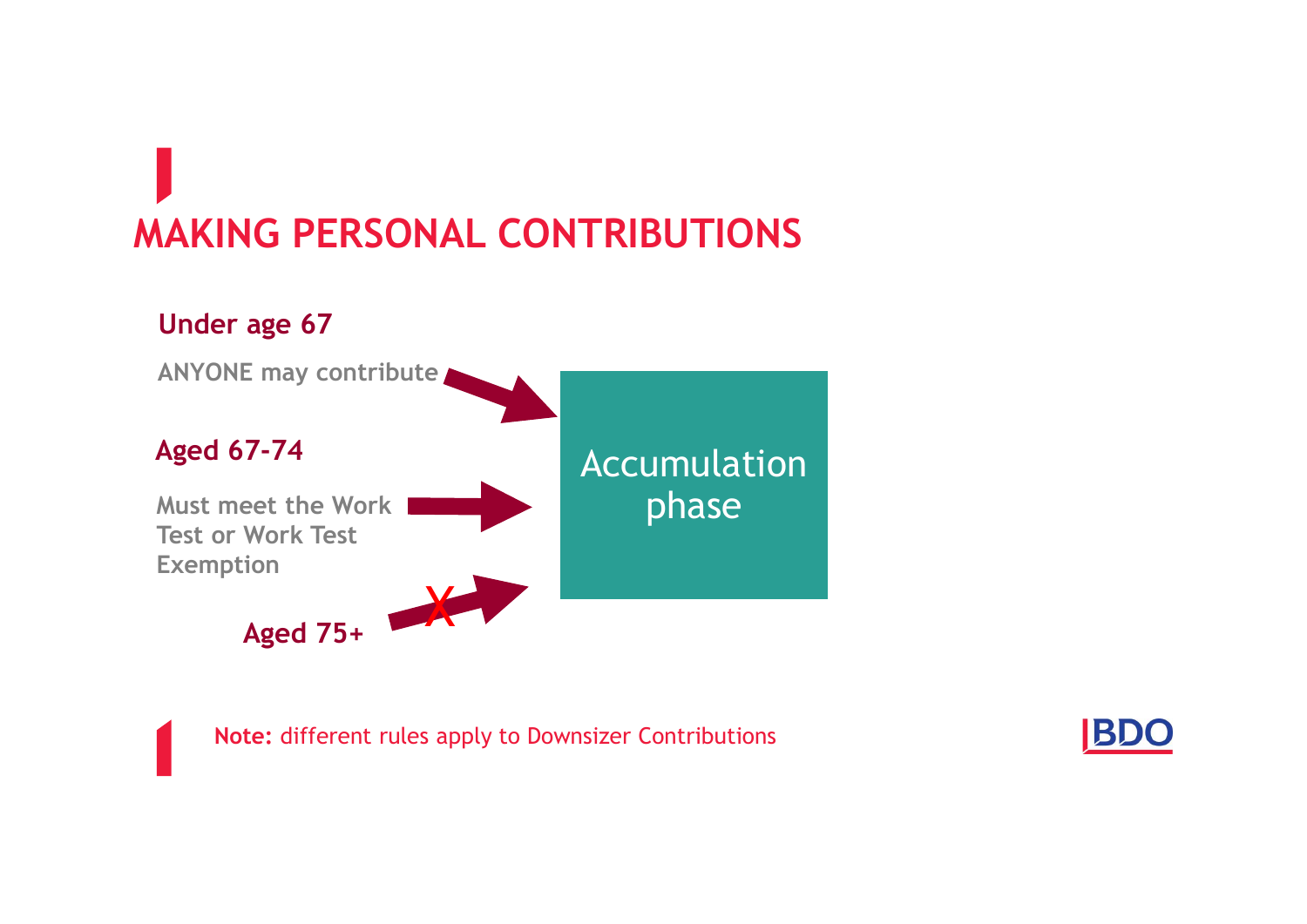# MAKING PERSONAL CONTRIBUTIONS **AKING PERSONAL CONTRIBUTIONS**<br>• Individuals aged 67 to 74 must be gainfully employed - at least 40 hours<br>• Individuals aged 67 to 74 must be gainfully employed - at least 40 hours<br>• Must be satisfied before the contributi **KING PERSONAL CONTRIBUTIONS**<br>prk Test<br>Individuals aged 67 to 74 must be gainfully employed - at least 40 hours<br>within 30 consecutive days - during the year the contribution is made<br>Must be satisfied before the contributio

#### Work Test

- 
- Must be satisfied before the contribution is made

#### Work Test Exemption (WTE)

• Allows individuals aged 67 to 74 with a Total Super Balance (TSB) < \$300,000 at previous 30 June to make personal contributions if they met the Work Test in the previous year

Note: Federal Budget proposal to remove the Work Test for certain types of contributions

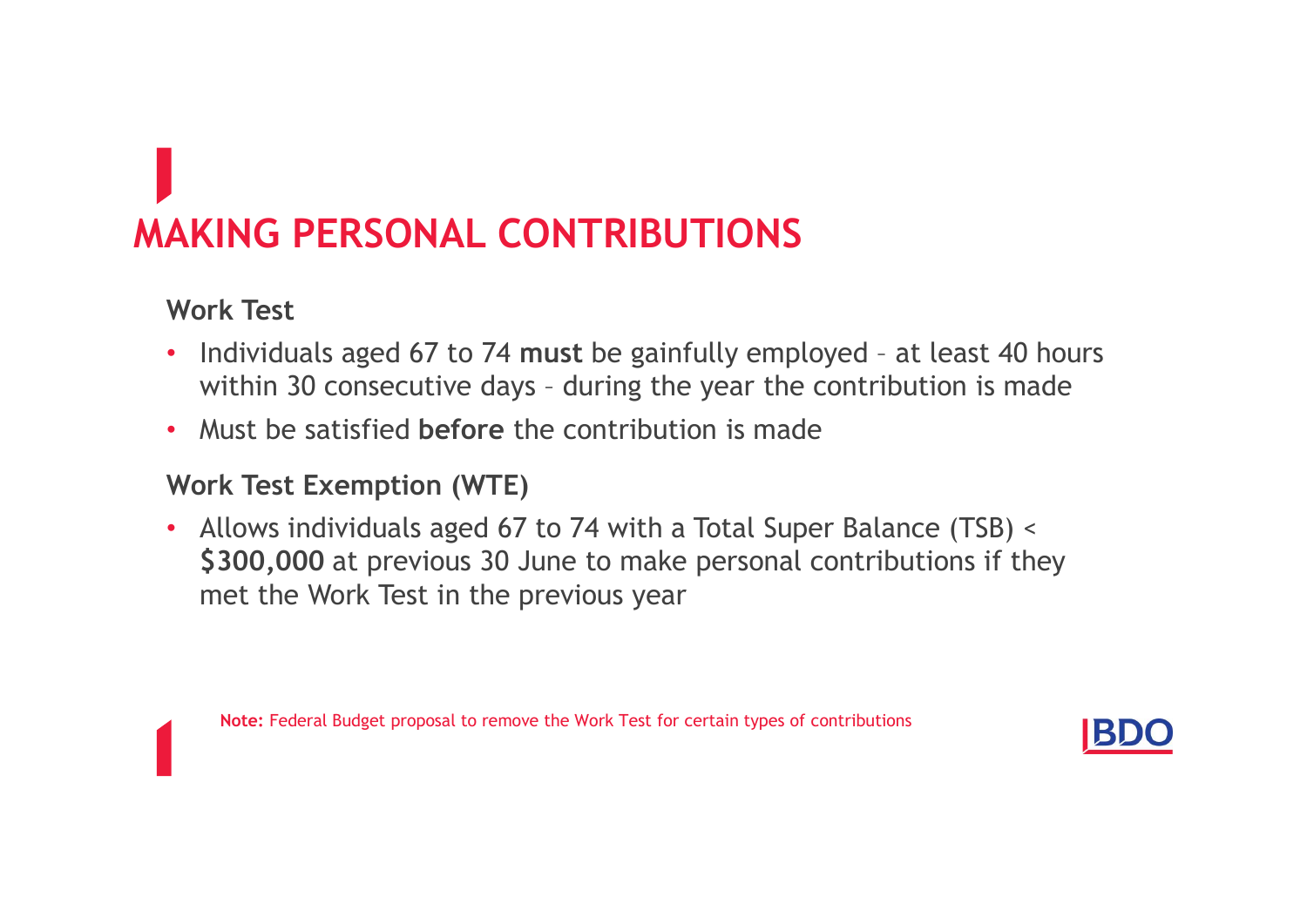### MAKING PERSONAL CONTRIBUTIONS

#### Work Test

• No Work Test applies where personal contributions are made prior to the member's 67th birthday



Note: Federal Budget proposal to remove the Work Test for certain types of contributions<br>
BRD

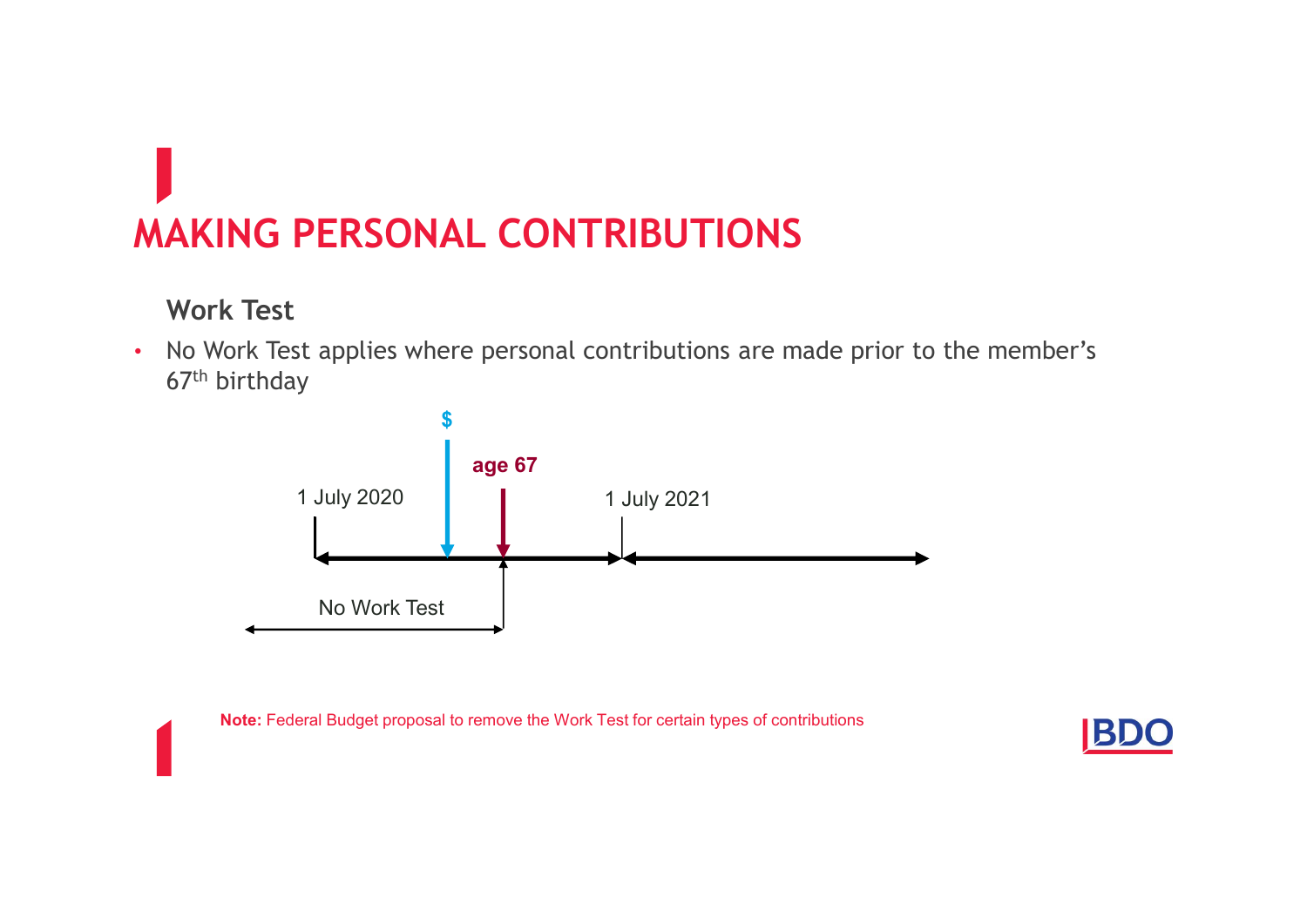### MAKING PERSONAL CONTRIBUTIONS

#### Work Test

• The Work Test or WTE must be satisfied for any personal contributions made after the member's 67th birthday



Note: Federal Budget proposal to remove the Work Test for certain types of contributions

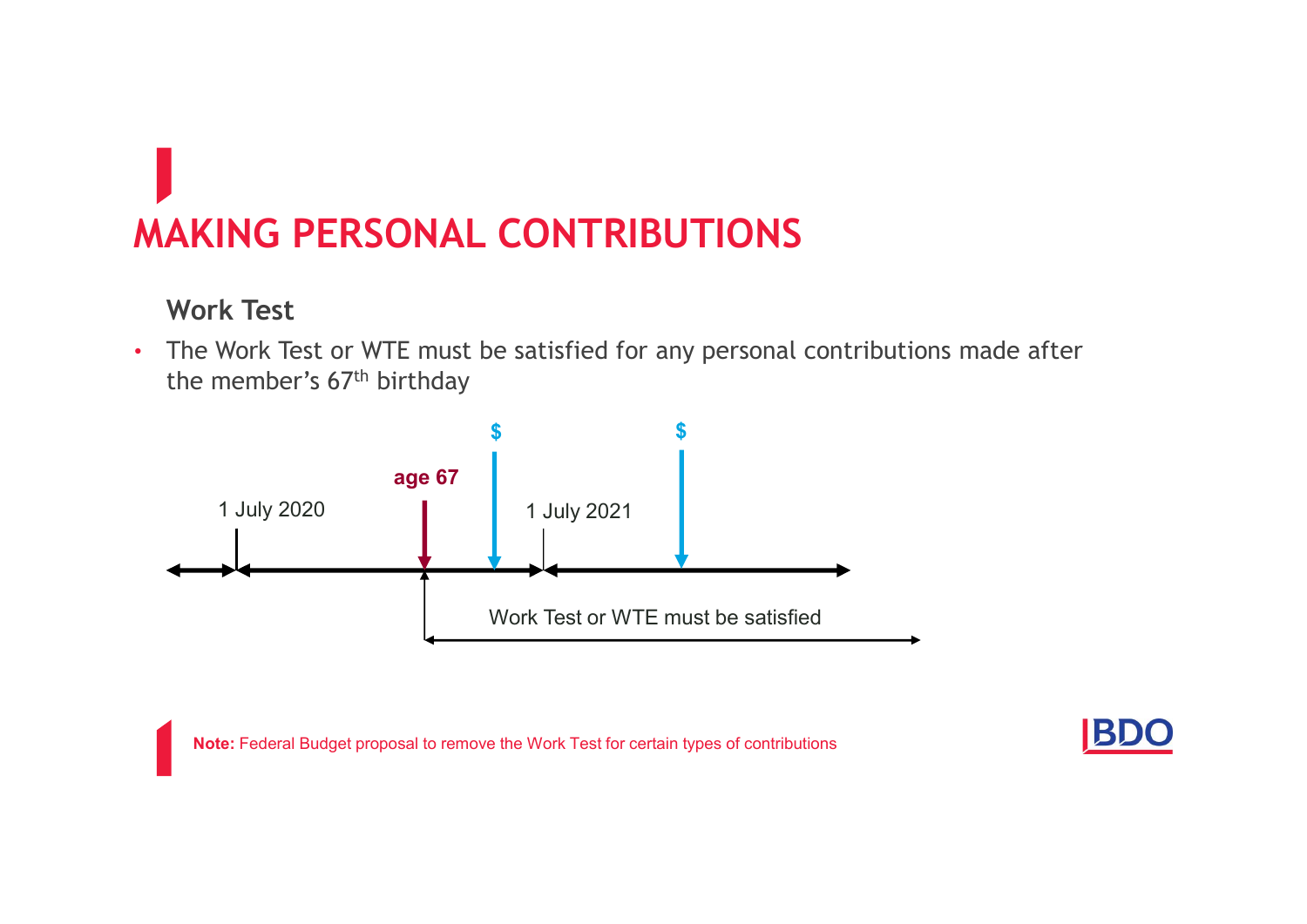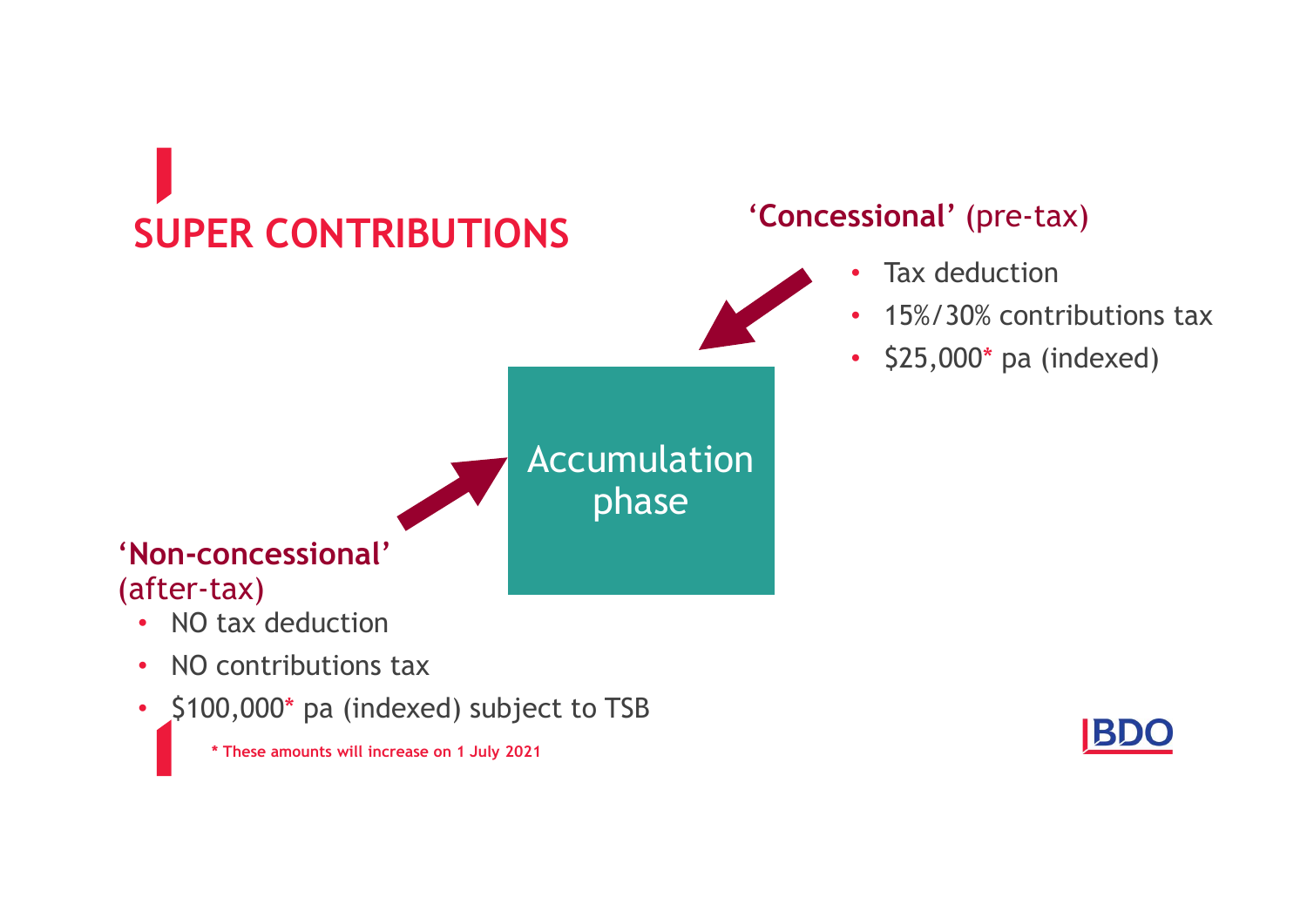# CONCESSIONAL CONTRIBUTIONS (CCS)

- Include employer contributions, personal deductible contributions, allocations from fund reserves (limited exceptions), contributions made on behalf of someone else (limited exceptions)
- Individuals aged 18 to 74 may claim a tax deduction for personal contributions if they meet certain criteria
- Additional 15% tax applies where personal income is \$250,000 or more
	- Effectively taxed at 30%
- Contributions tax refunded for those earning up to \$37,000
- Ability to carry-forward unused CCs

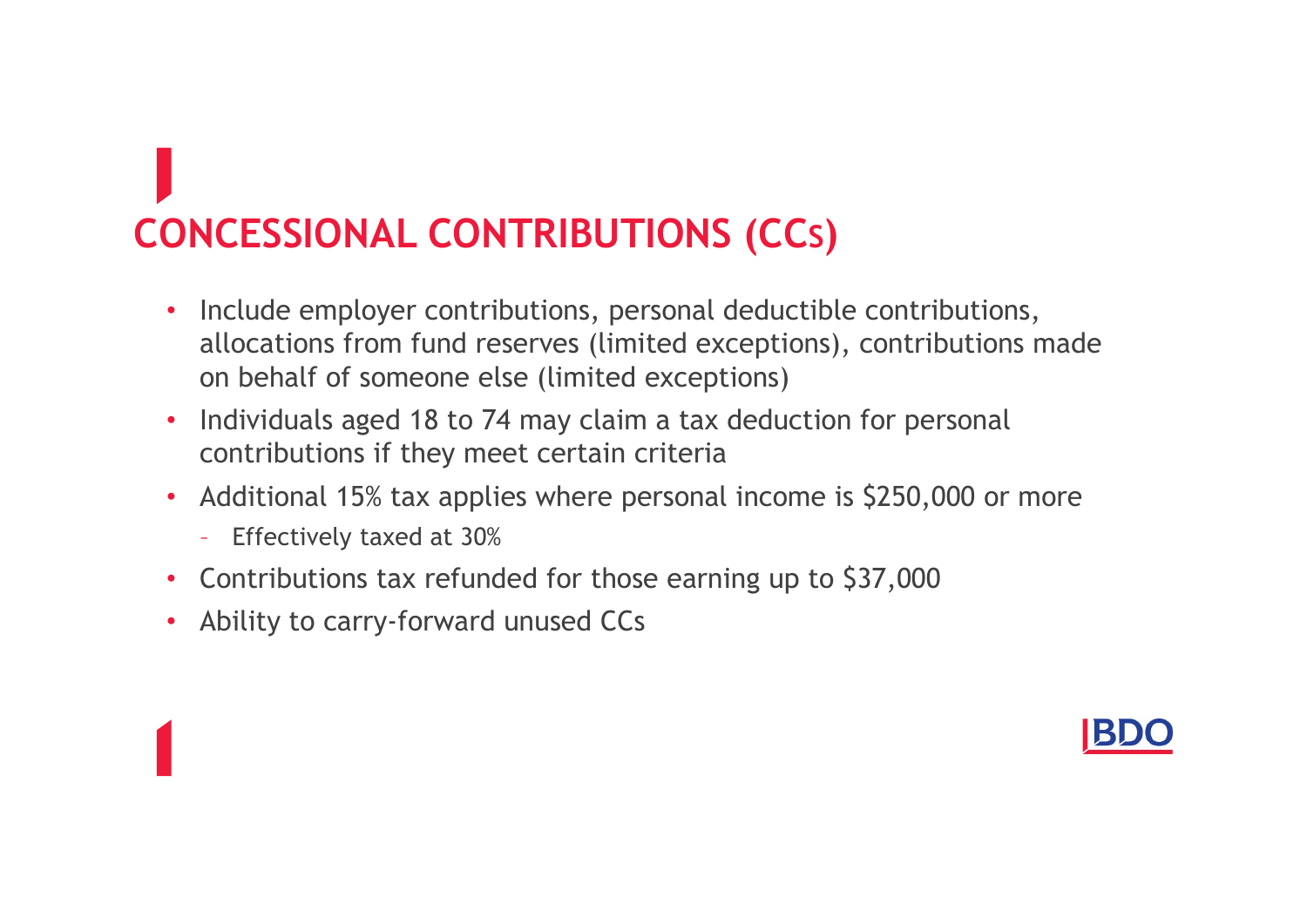### CONCESSIONAL CONTRIBUTIONS (CCS)

#### Carry-forward contributions

- Since 1 July 2018, individuals can carry-forward unused CCs cap amounts for up to 5 years
- Must have a TSB < \$500,000 at previous 30 June
- For example, John's employer makes CCs of \$15,000 for the year-ending 30 June 2020. John can carry-forward \$10,000 to the next financial year

| <b>ICESSIONAL CONTRIBUTIONS (CCs)</b>                                                                                                              |            |                               |  |
|----------------------------------------------------------------------------------------------------------------------------------------------------|------------|-------------------------------|--|
| rry-forward contributions                                                                                                                          |            |                               |  |
| Since 1 July 2018, individuals can carry-forward unused CCs cap amounts<br>for up to 5 years                                                       |            |                               |  |
| Must have a $TSB < $500,000$ at previous 30 June                                                                                                   |            |                               |  |
| For example, John's employer makes CCs of \$15,000 for the year-ending<br>30 June 2020. John can carry-forward \$10,000 to the next financial year |            |                               |  |
|                                                                                                                                                    | 2019/2020  | 2020/2021                     |  |
| SG contributions                                                                                                                                   | \$15,000   | \$15,000                      |  |
| Personal deductible contributions                                                                                                                  | <b>Nil</b> | $$20,000 ($10,000 + $10,000)$ |  |
| <b>Total CCs</b>                                                                                                                                   | \$15,000   | \$35,000                      |  |
| Unused cap amount                                                                                                                                  | \$10,000   |                               |  |
|                                                                                                                                                    |            |                               |  |

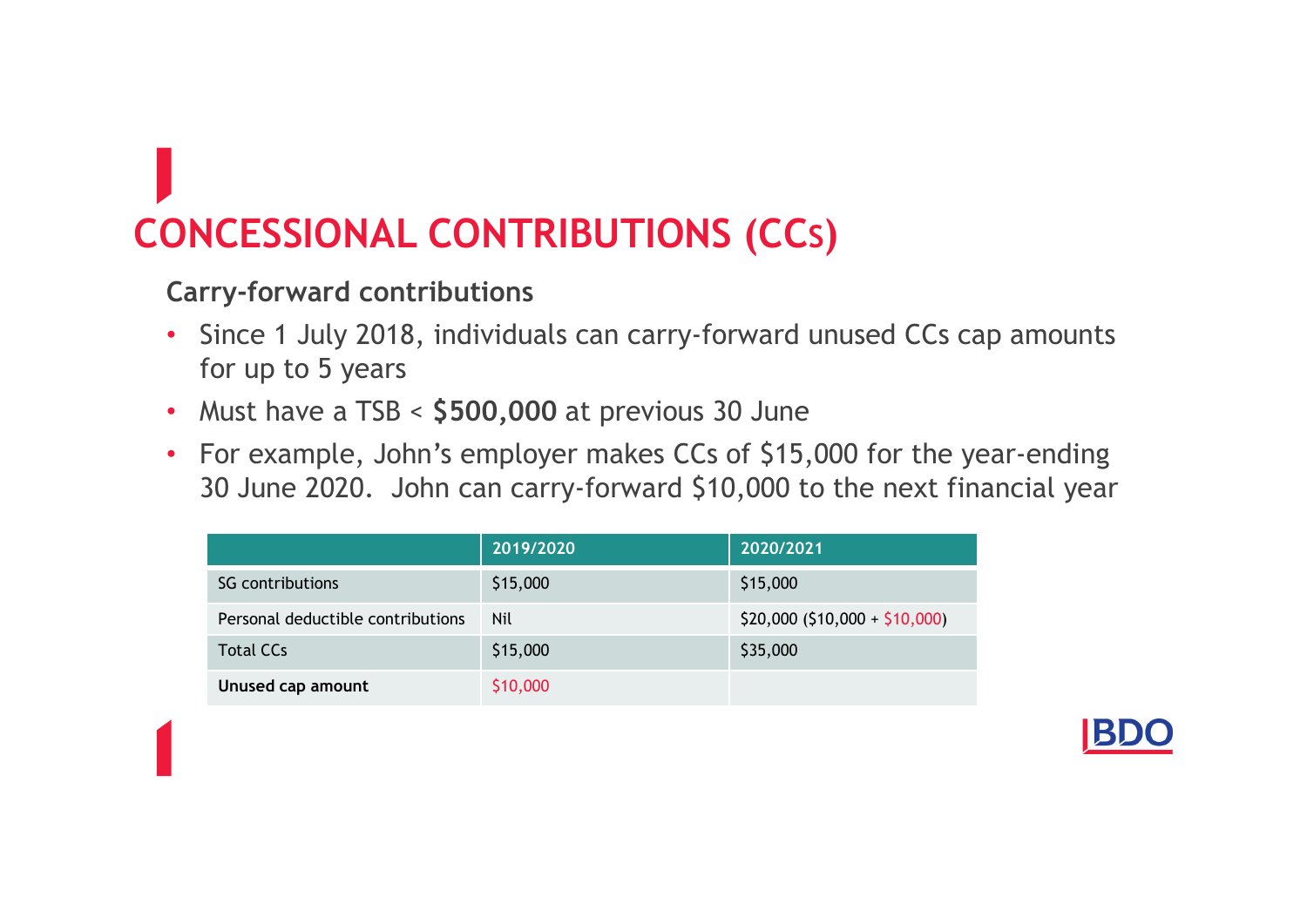### NON-CONCESSIONAL CONTRIBUTIONS (NCCS)

- Can only be made if TSB < \$1.6 million (indexed) at previous 30 June
- Ability to 'bring-forward' 2 years depending on TSB
- Tax offset for contributions for eligible spouses earning up to \$40,000
- Additional CGT cap (\$1,565,000 in 2020/21; \$1,615,000 in 2021/22) for eligible small business owners.

\* The above figures apply for the 2020/21 financial year. New thresholds apply from 1 July 2021

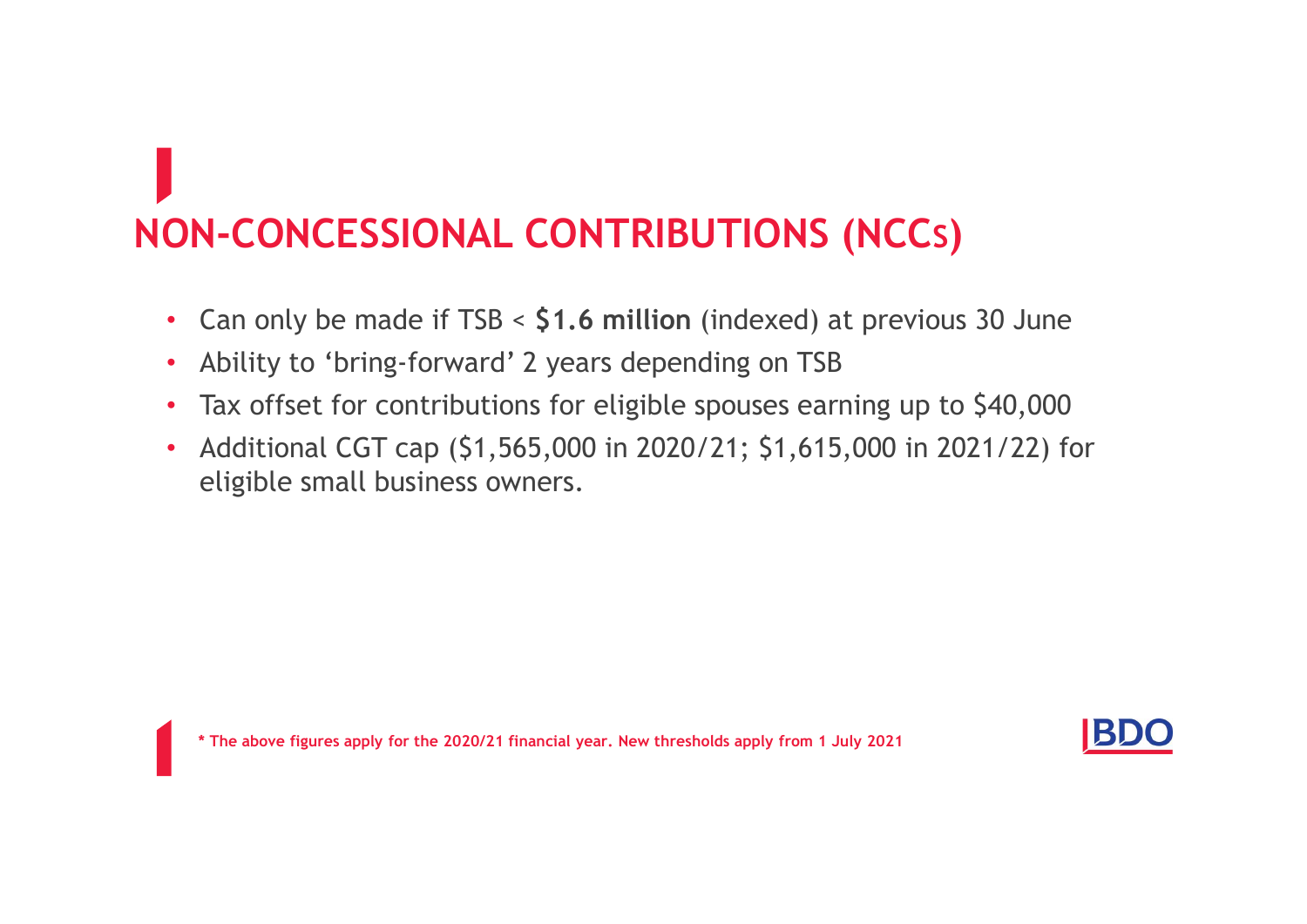### NON-CONCESSIONAL CONTRIBUTIONS (NCCS)

#### NCC 'bring-forward' rule

- Triggered when NCCs for the financial year exceed the annual NCCs cap
- Up to 3 times the NCCs cap, i.e. 3 x \$100K (\$300K)
- Must be under age 65 at 1 July to access the bring-forward cap
- Must satisfy the \$1.6 million TSB test on each 30 June during the bringforward period.

| CC 'bring-forward' rule                                                                      |                     |                                                                |  |
|----------------------------------------------------------------------------------------------|---------------------|----------------------------------------------------------------|--|
| Triggered when NCCs for the financial year exceed the annual NCCs cap                        |                     |                                                                |  |
| Up to 3 times the NCCs cap, i.e. $3 \times 5100$ K (\$300K)                                  |                     |                                                                |  |
|                                                                                              |                     | Must be under age 65 at 1 July to access the bring-forward cap |  |
|                                                                                              |                     |                                                                |  |
| Must satisfy the \$1.6 million TSB test on each 30 June during the bring-<br>forward period. |                     |                                                                |  |
| <b>TSB on 30 June 2020</b>                                                                   | <b>Maximum NCCs</b> | <b>Bring-forward period</b>                                    |  |
| Less than \$1.4 million                                                                      | \$300,000           | 3 years                                                        |  |
| \$1.4 million to less than \$1.5 million                                                     | \$200,000           | 2 years                                                        |  |
| \$1.5 million to less than \$1.6 million                                                     | \$100,000           | No bring-forward period                                        |  |

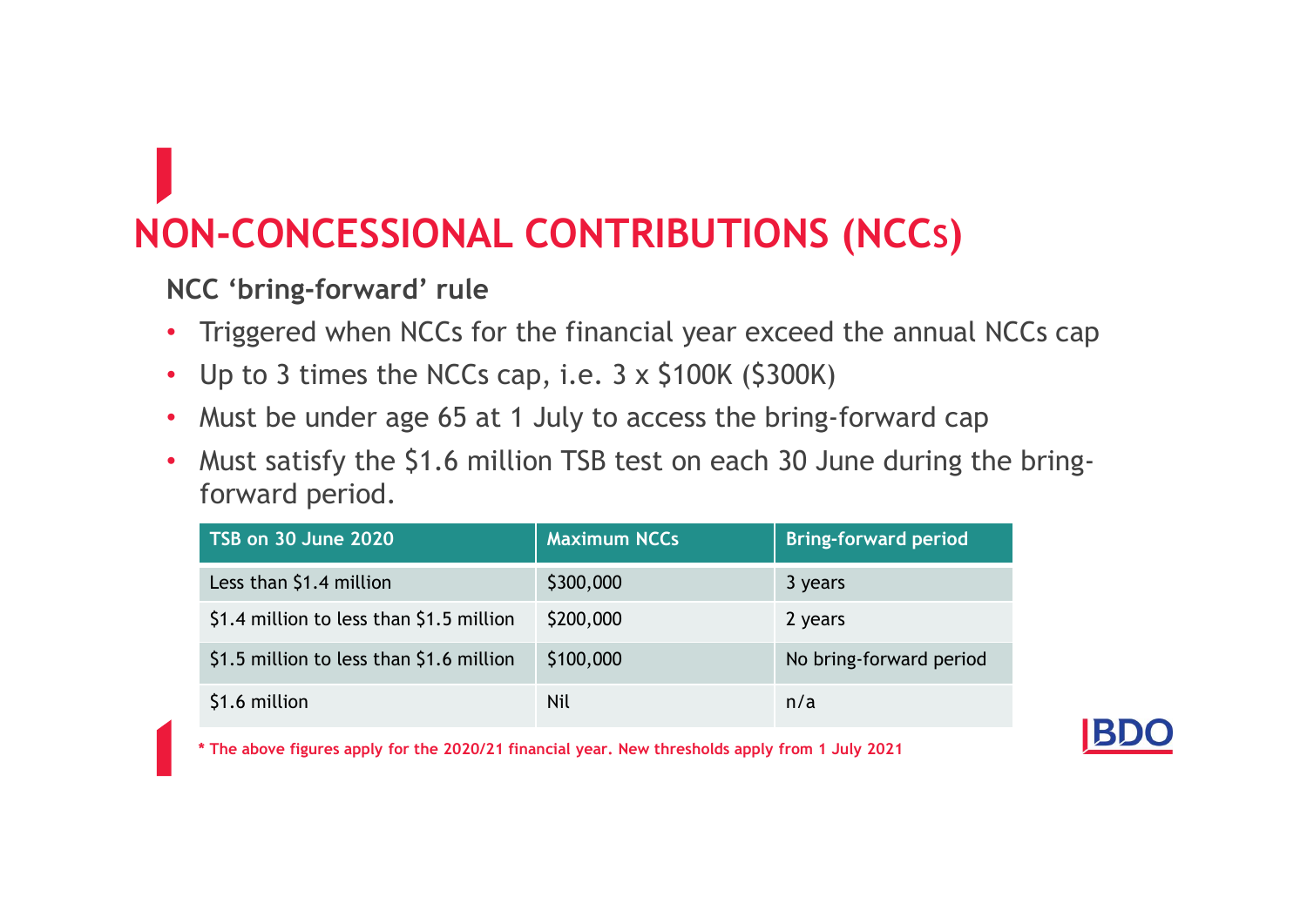# PRE-30 JUNE CONTRIBUTION PLANNING

### Concessional contributions (CCs)

Where appropriate, consider:

- 1. Maximising CCs for the year by:
	- 'topping up' employer contributions by making personal deductible contributions
	- applying unused CCs cap amounts from previous years ('carry-forward contributions') where eligible
	- bring forward up to one year of the CCs cap into the current year Make the CCs cap is NOT exceeded
- 2. Splitting up to 85% of CCs from the previous financial year to an eligible spouse.

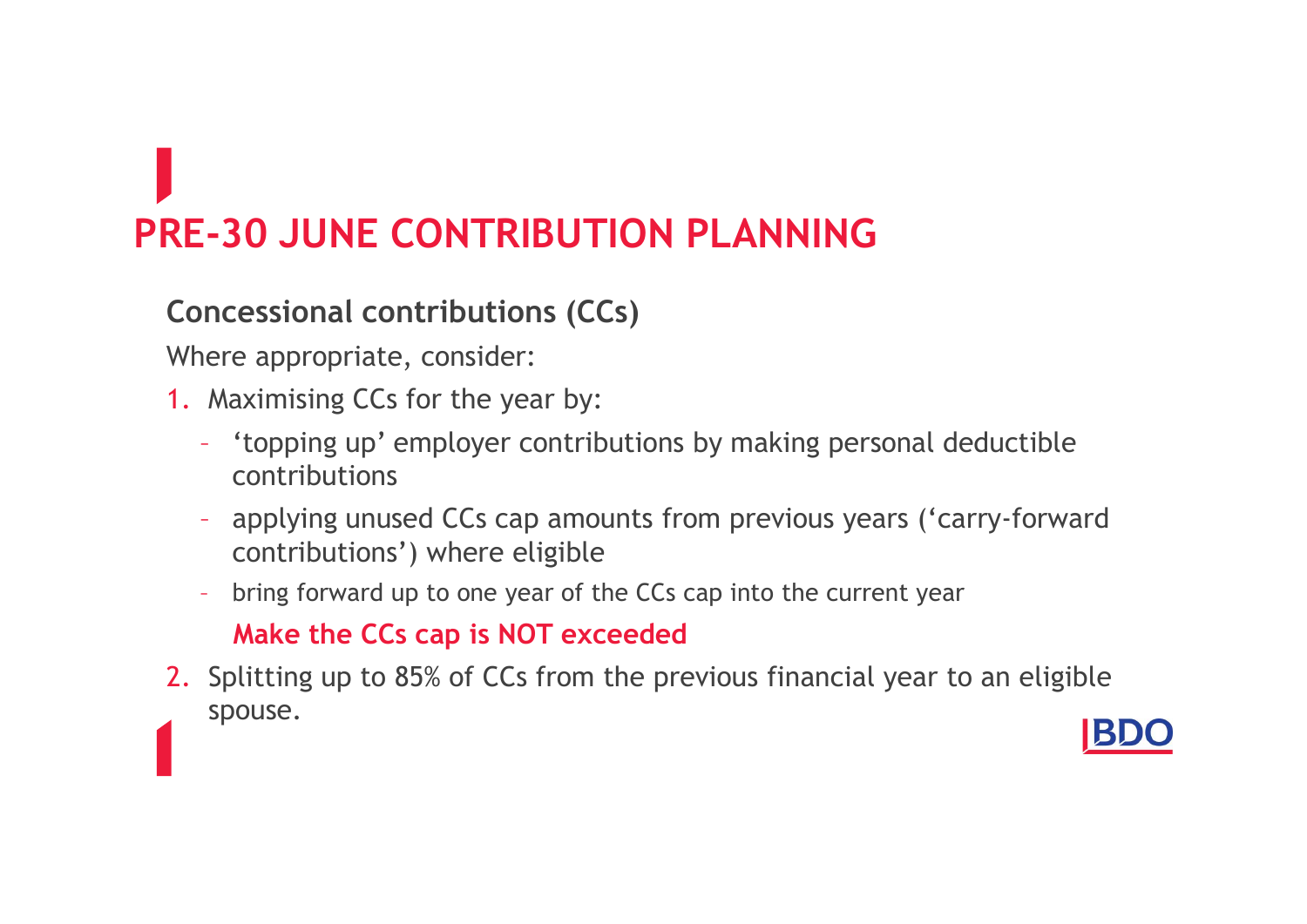## PRE-30 JUNE CONTRIBUTION PLANNING

### Non-concessional contributions (NCCs)

Where appropriate, consider:

- 1. Maximising NCCs for the year depending on:
	- TSB on 30 June  $2020 < 51.6$  million
	- age, as it determines access to the bring-forward rule
	- whether the bring-forward rule has been triggered in the previous 2 financial years
- 2. Eligibility for a tax offset of up to \$540 for making super contributions on behalf of a spouse
- 3. Eligibility to receive the Government co-contribution of up to \$500

Make sure the NCCs cap is NOT exceeded

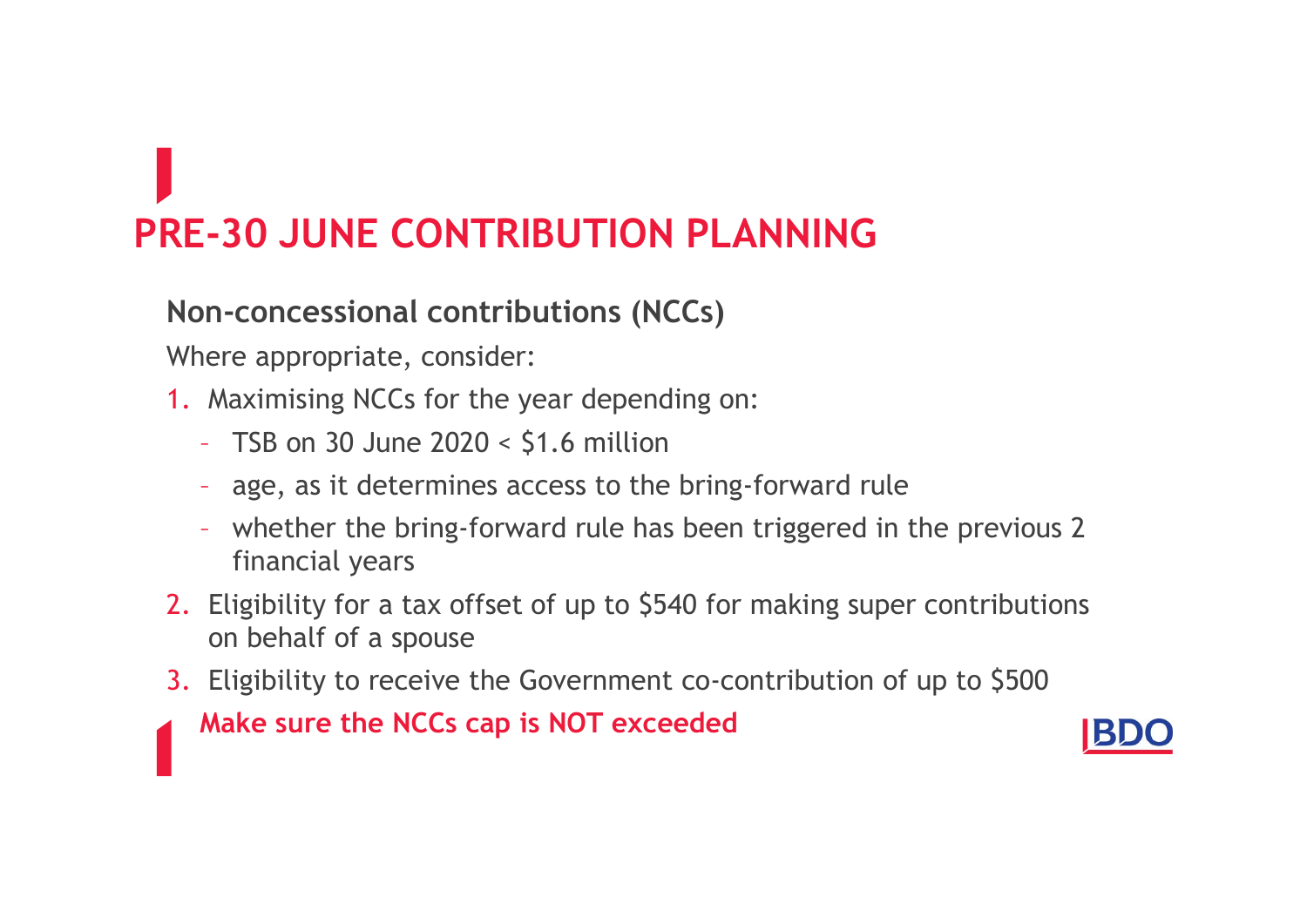What makes Downsizer Contributions so special?

- Opportunity to maximise super
- The Work Test / WTE does not apply
- There is no upper age limit
- Not subject to the contribution caps
- Not subject to the \$1.6 million TSB test
- Each member of a couple can contribute up to \$300,000
- You don't need to 'downsize' the home to qualify.

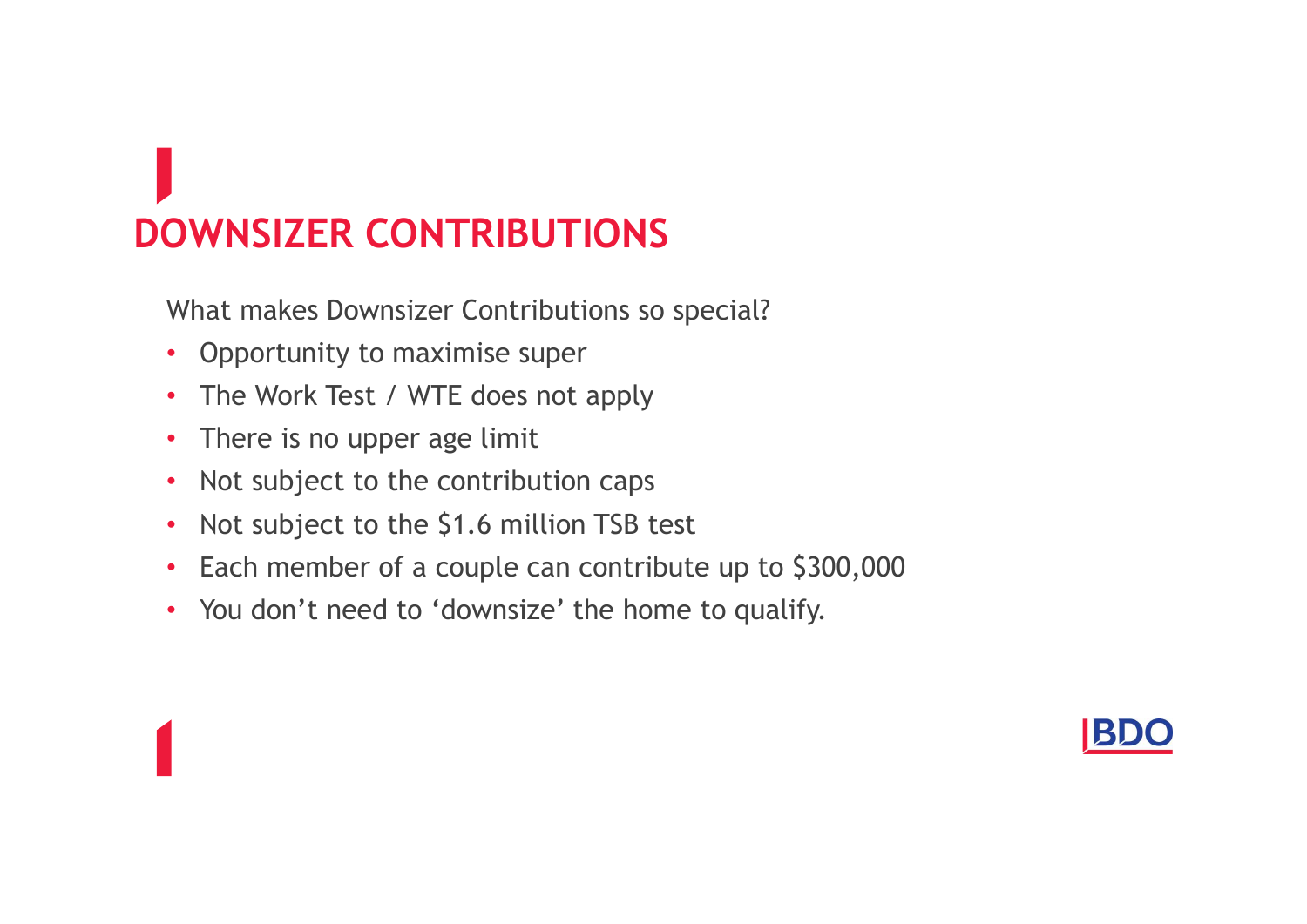#### Contract of sale

Entered into on or after 1 July 2018

#### Age

Must be aged 65\* or older at time of contribution

#### 'Qualifying dwelling'

Contribution must arise from sale of a 'qualifying dwelling' owned for at least 10 years

#### Contribution amount

Amount of contribution is lesser of sale proceeds or \$300,000 (potentially \$600,000 for a couple even if only one member is on title)

#### Legal ownership

Contribution must be made within 90 days of change of legal ownership

#### Trustee notification

Must notify the super fund trustee that the contribution is a 'Downsizer contribution' before or at the time the contribution is made

#### No personal tax deduction

Cannot claim a personal tax deduction for the contribution

#### One property

Contribution can only be made in respect of one property



\* Federal Budget proposal to reduce the age to 60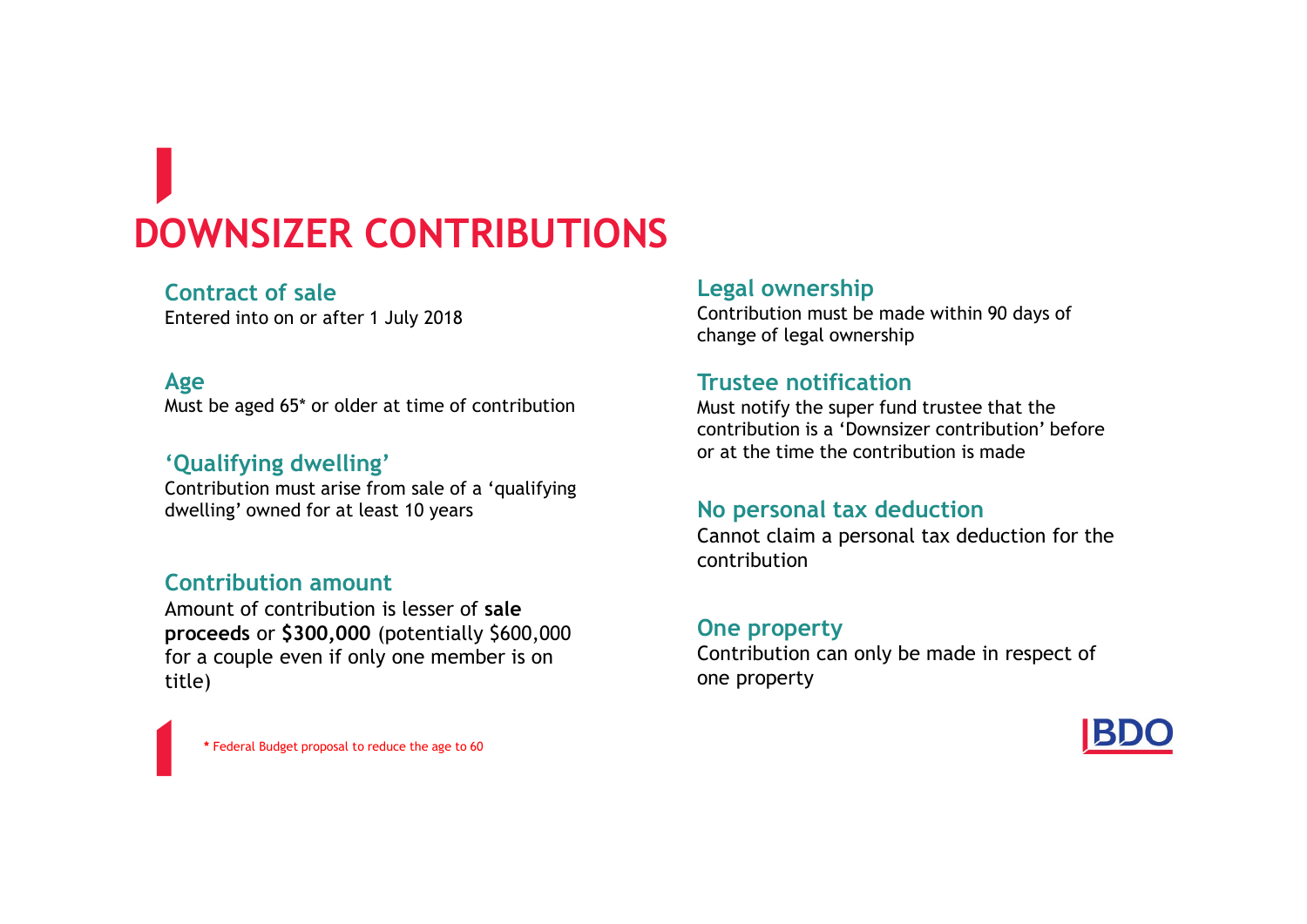For example:

- John (age 66) and Jenny (age 65) bought their 4 bedroom family home in 2003
- Now that the children have moved out, they want to sell the home and purchase a smaller property
- On 1 November 2020, they sell their home for \$1.6 million
- They use part of the proceeds to purchase a smaller home for \$1 million leaving \$600,000 to invest
- John and Jenny could use all or part of the surplus to each make a Downsizer Contribution of up to \$300,000.

Assumes John and Jenny satisfy all other requirements for making Downsizer Contributions

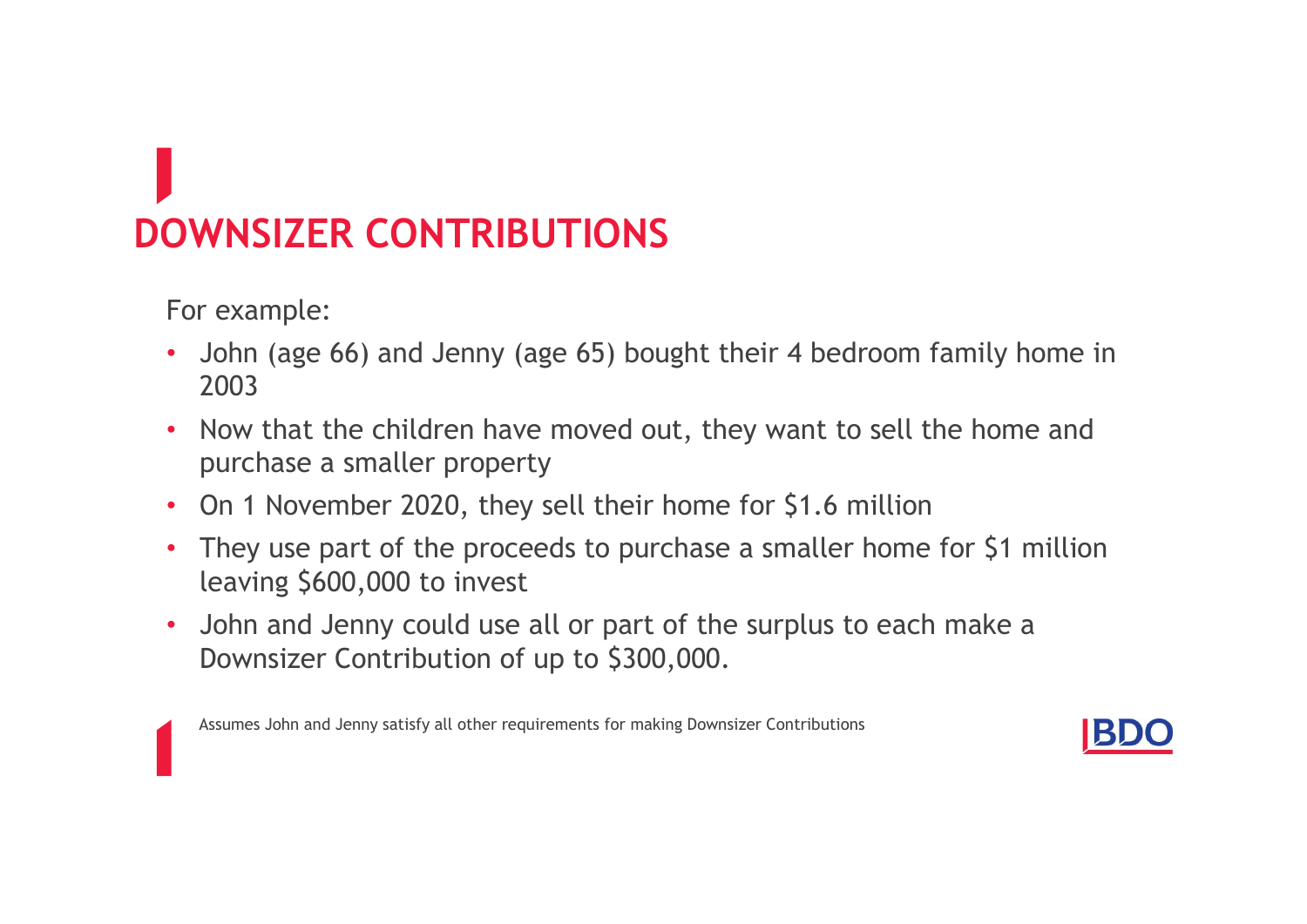Issues to consider:

- 1. Potential tax and stamp duty considerations
- 2. Estate planning considerations
- 3. Other considerations include the potential impact on social security income support and eligibility for Commonwealth Seniors Health Card.

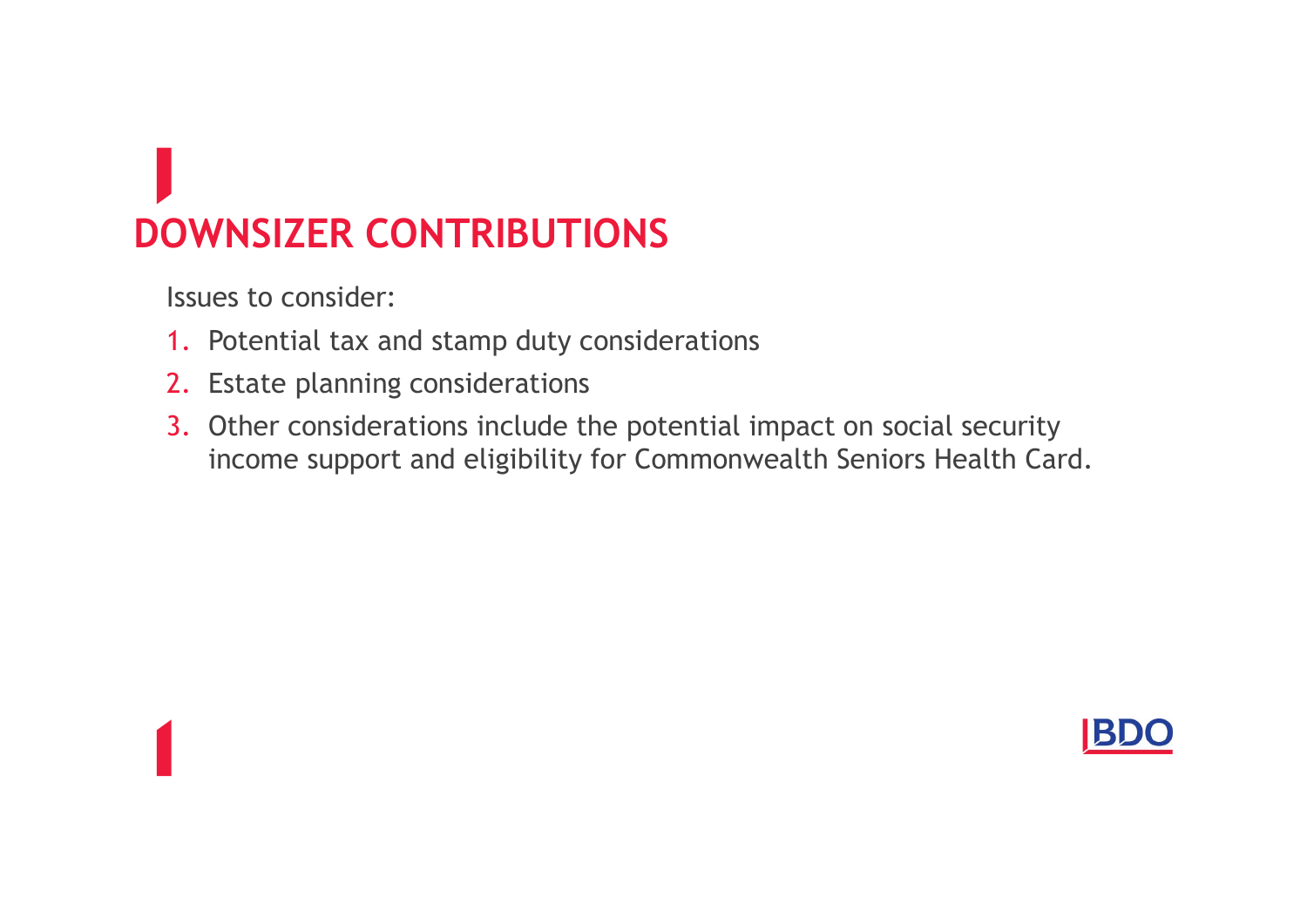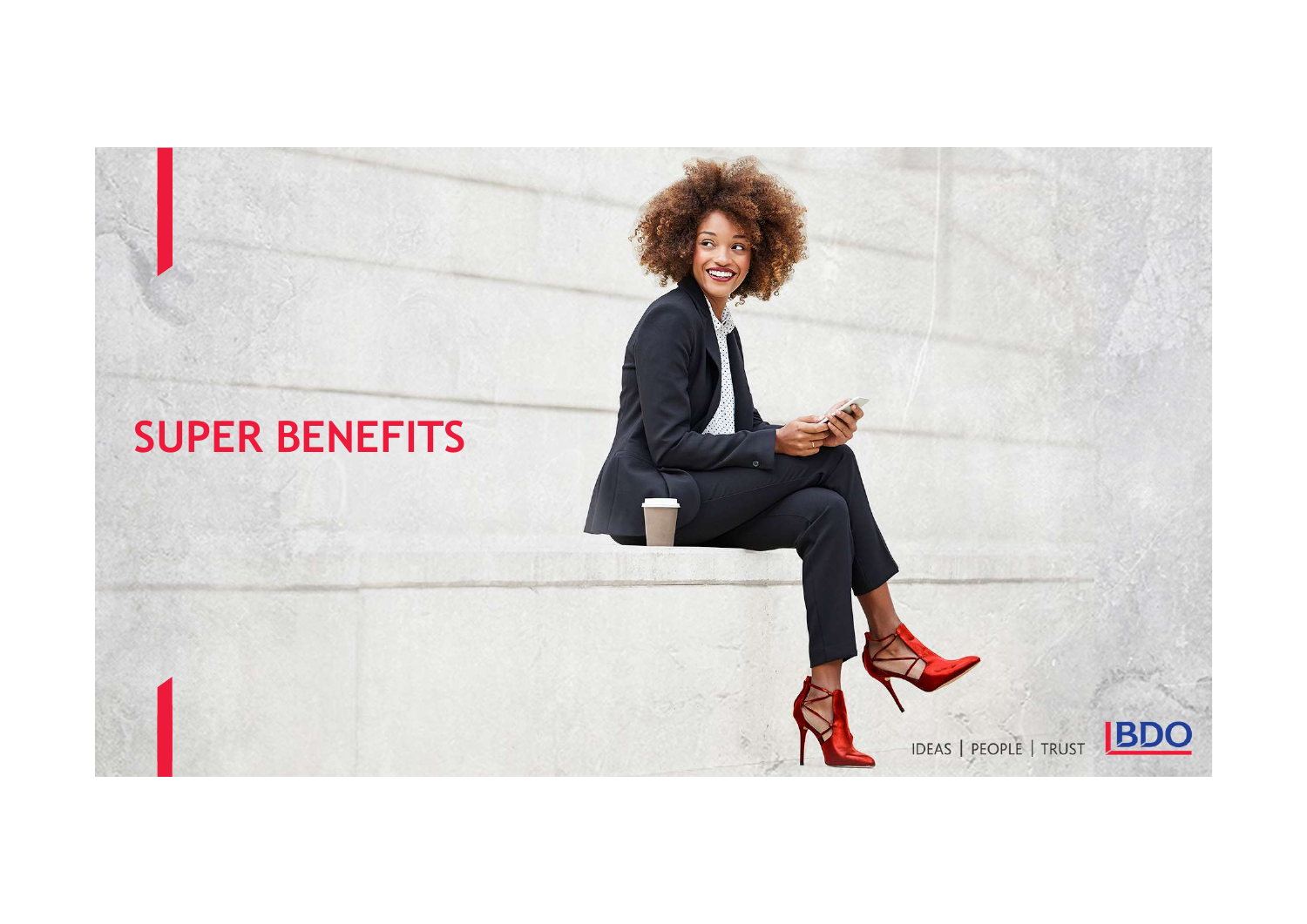### SUPERANNUATION BENEFITS

Preservation age

| <b>RANNUATION BENEFITS</b> |                                    |
|----------------------------|------------------------------------|
| <b>Prvation age</b>        |                                    |
| Date of birth              | <b>Preservation age</b><br>(years) |
| Before 1 July 1960         | 55                                 |
| 1 July 1960 - 30 June 1961 | 56                                 |
| 1 July 1961 - 30 June 1962 | 57                                 |
| 1 July 1962 - 30 June 1963 | 58                                 |
| 1 July 1963 - 30 June 1964 | 59                                 |
| After 30 June 1964         | 60                                 |
|                            |                                    |

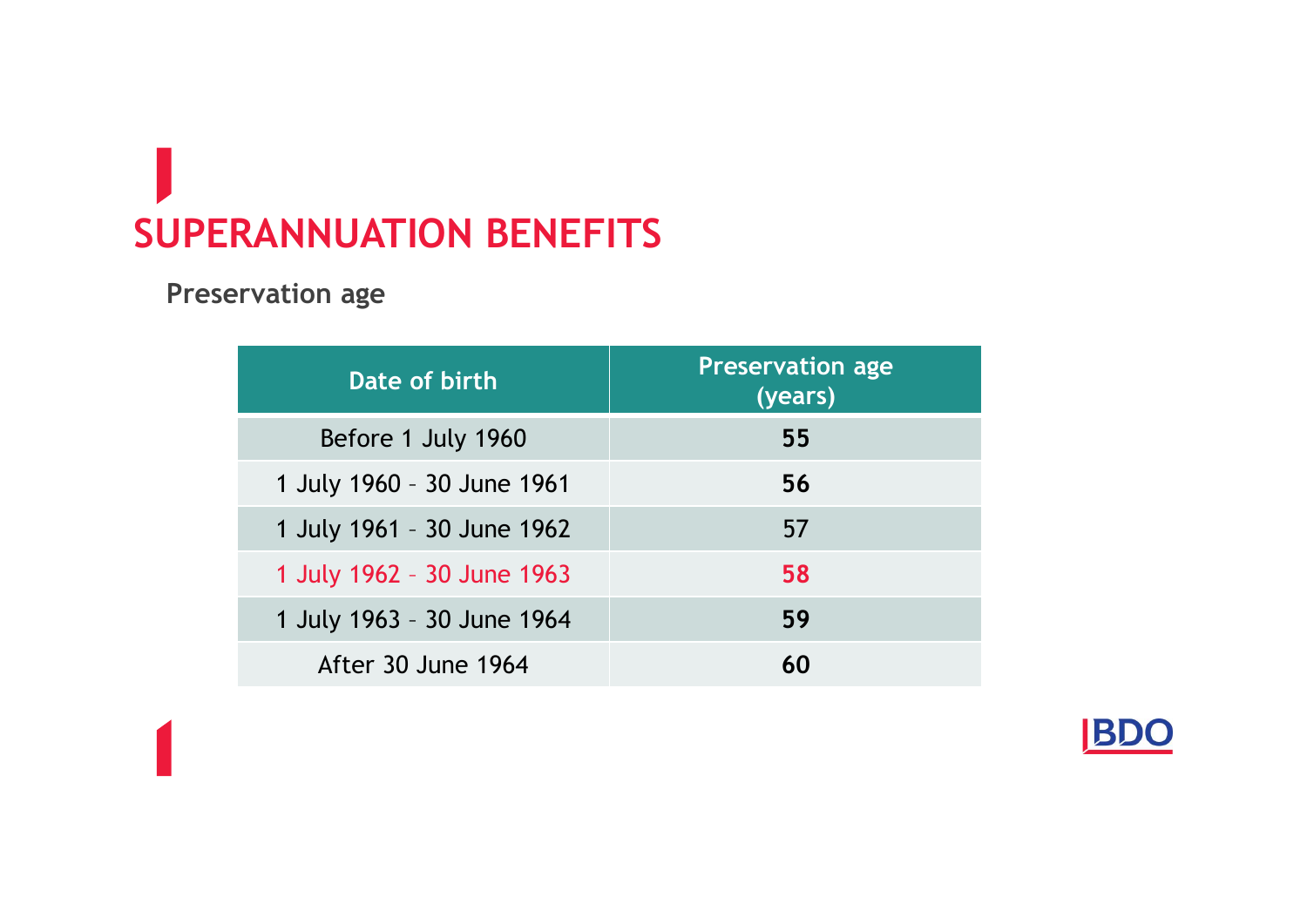# CONDITIONS OF RELEASE

- Retirement from preservation age
	- Cease employment and never again intend to be gainfully employed for 10 or more hours per week
- Deemed retirement from age 60 to 64
	- Cease a gainful employment arrangement
- Retirement from preservation age<br>• Cease employment and never again intend to be gainfully employed for 10 or<br>• or more hours per week<br>• Deemed retirement from age 60 to 64<br>• Cease a gainful employment arrangement<br>• Atta stream
	- Commonly known as a 'transition to retirement' income stream
- Age 65
- Other conditions of release include death, permanent incapacity, severe financial hardship and more.

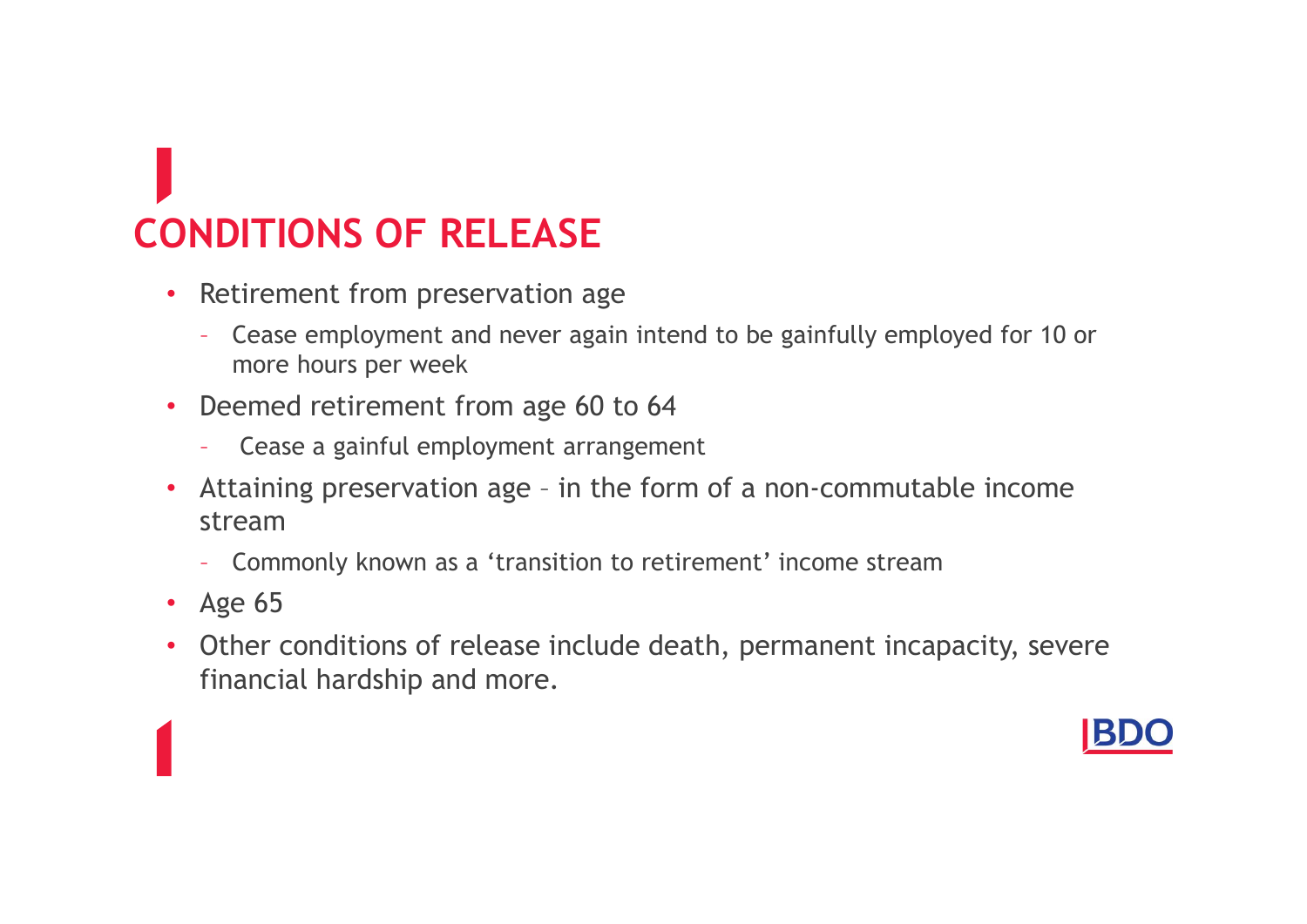### ACCOUNT-BASED PENSIONS

- Flexible
- Ability to access capital
- Earnings derived from assets supporting the income stream can be taxfree
- Minimum payment required unless the income stream commences on or after 1 June
- If the minimum payment is not made:
	- breach of payment standards
	- no earnings tax exemption for retirement phase income streams and
	- payments treated as lump sums for tax purposes
- Generally, no maximum payment requirement.

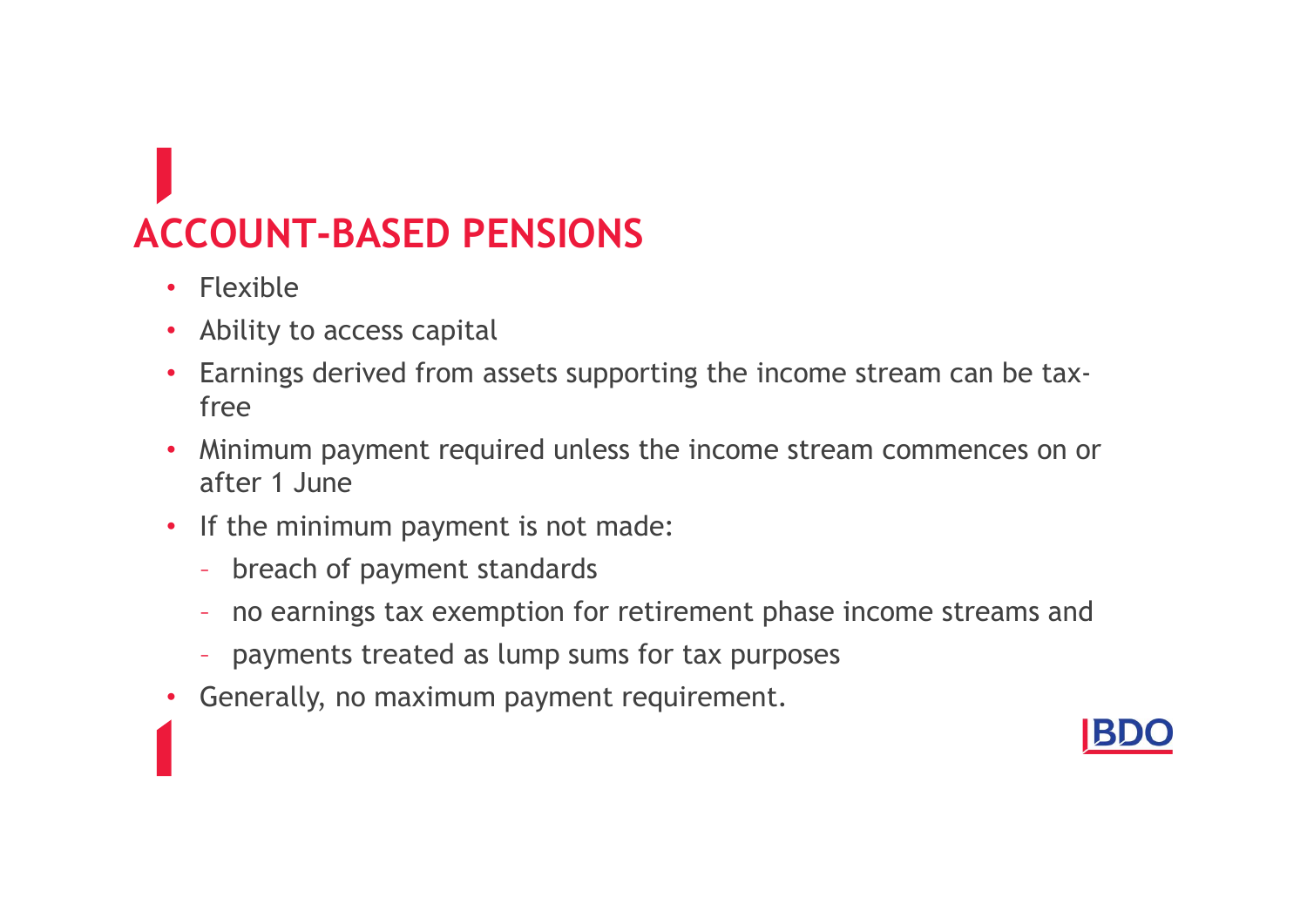# TRANSITION TO RETIREMENT INCOME STREAM (TRIS)

- Ability to draw an income stream after reaching preservation age without retiring
- Maximum annual pension amount each year is 10% of account balance
- Super fund's trust deed must permit TRIS
- Earnings on underlying assets taxed at a max 15% unless in 'retirement phase.'

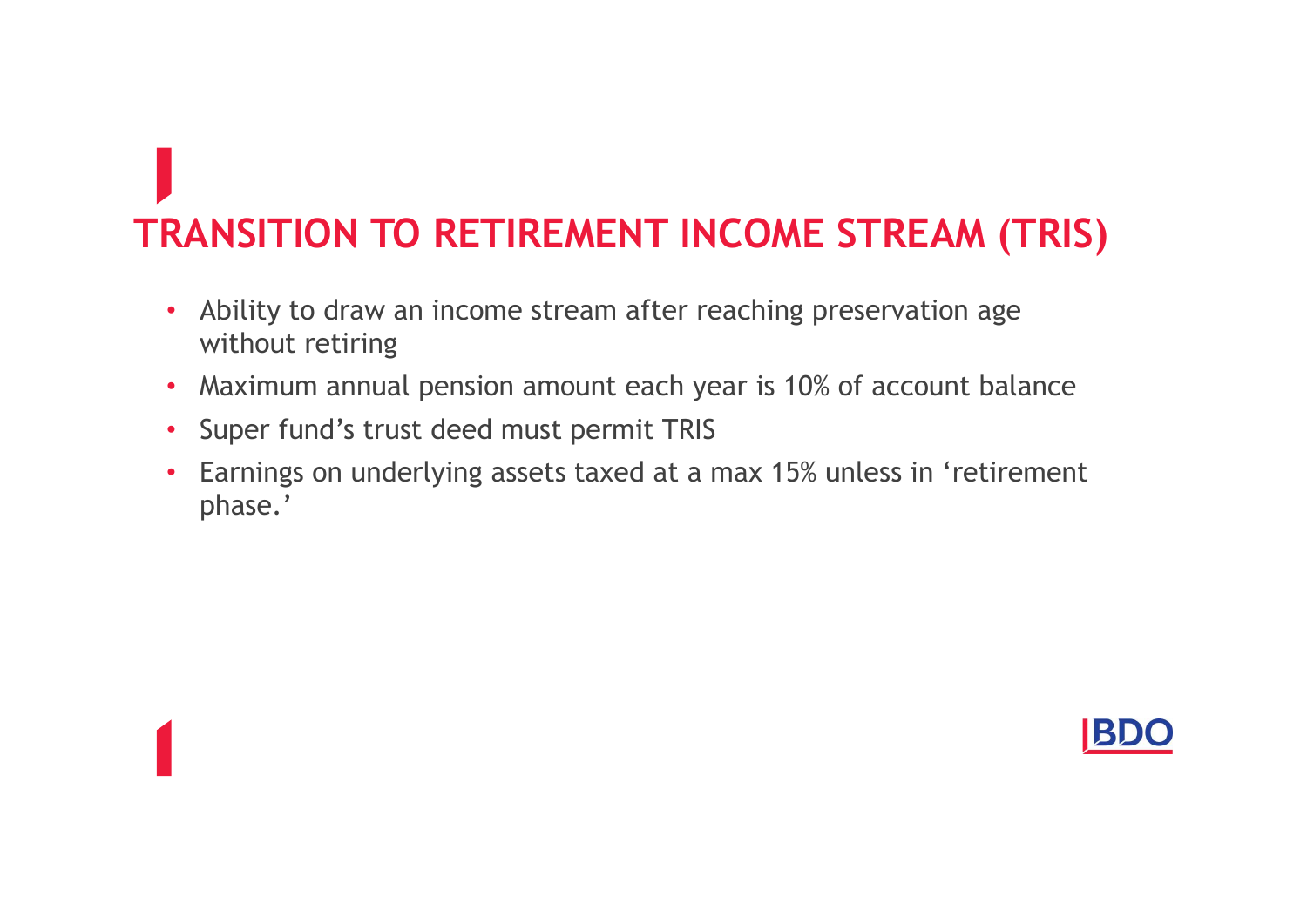### TRANSITION TO RETIREMENT INCOME STREAM (TRIS)

#### For example:

• Individual age 64 commences a TRIS with \$800,000 consisting wholly of preserved component:

Minimum pension payment is:

 $2\%$  x  $$800,000 = $16,000$ 

Maximum pension payment is:  $10\% \times $800,000 = $80,000$ 

\* Applies for the 2019/20, 2020/21 and 2021/22 financial years

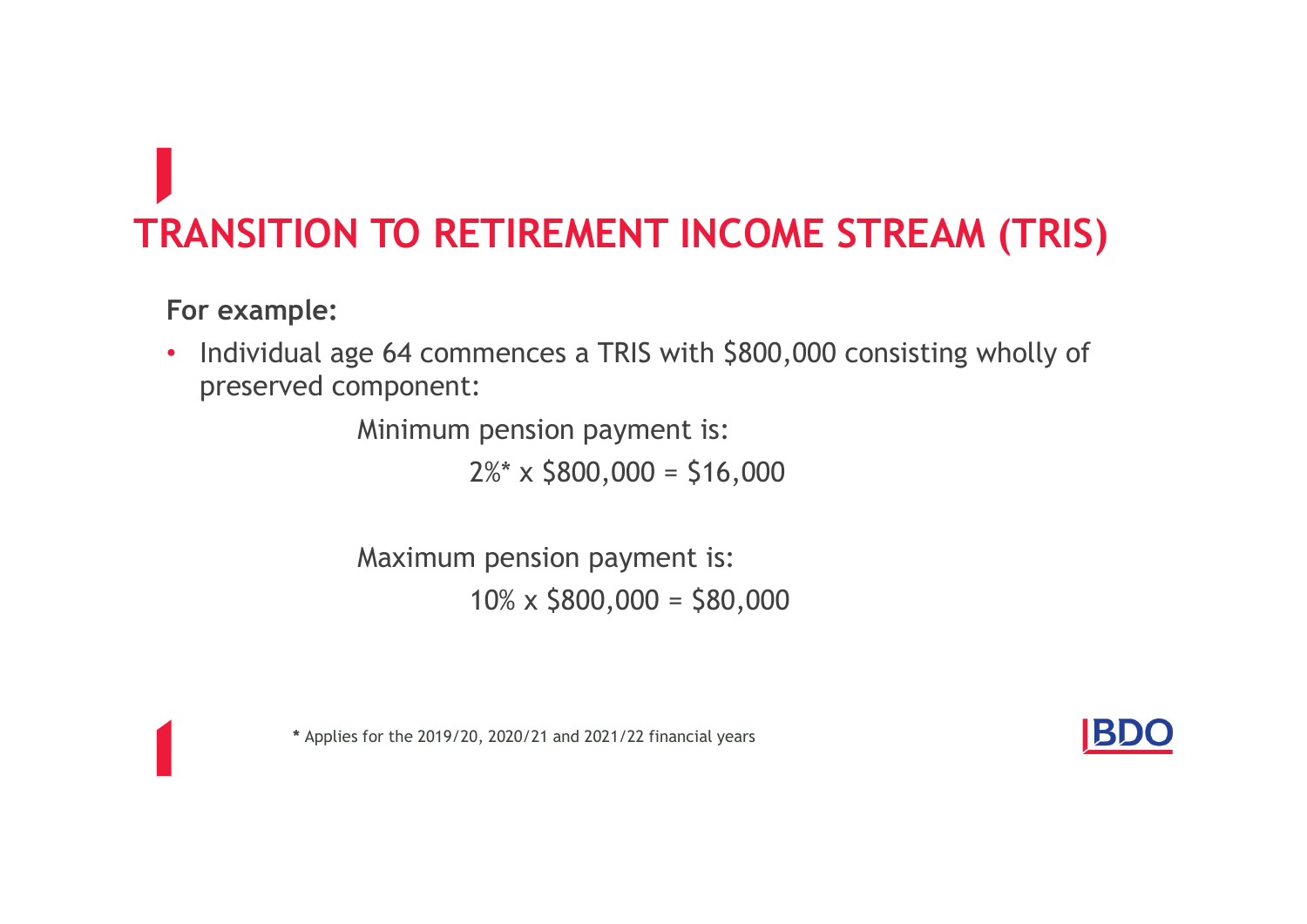### TRANSITION TO RETIREMENT INCOME STREAM (TRIS)

Reasons for commencing a TRIS:

- Need more income to live on
- Reducing work hours and supplementing income with pension payments
- Boost retirement savings
- Reduce non-deductible debt.

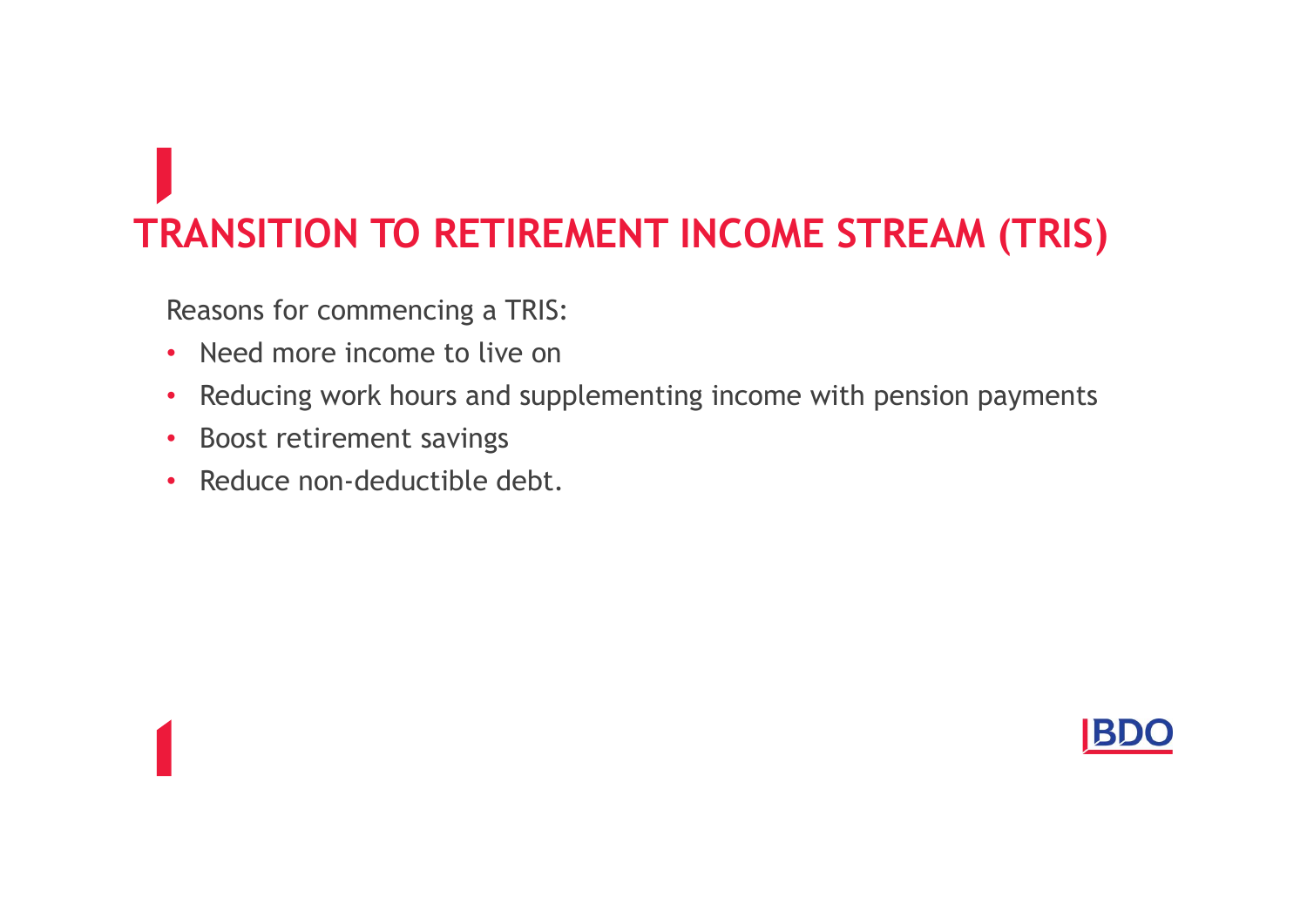## IMPORTANCE OF THE TRANSFER BALANCE CAP (TBC)



### Income stream

\* Applies for the 2020/21 financial year. The general TBC increases to \$1.7 million from 1 July 2021

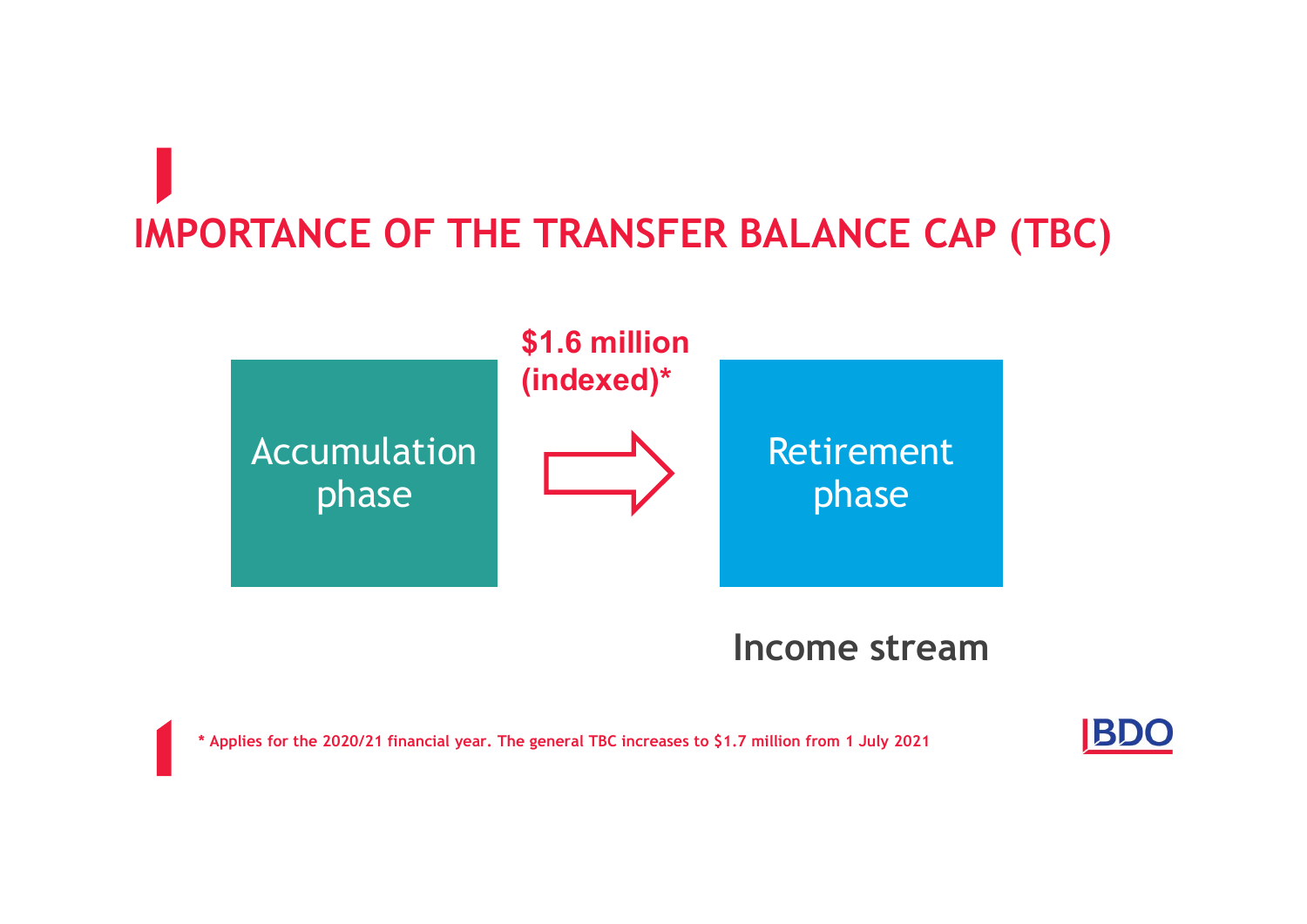### IMPORTANCE OF THE TRANSFER BALANCE CAP (TBC)

- The TBC is set in the  $1<sup>st</sup>$  year a retirement phase income stream is commenced
- Each individual has a Transfer Balance Account with certain transactions creating a debit or credit to that account
	- an example of a credit is the amount used to commence a retirement phase income stream or the amount of a death benefit income stream
	- an example of a debit is a lump sum commutation
- Modified rules apply for capped defined benefit income streams and death benefit income streams payable to eligible children
- Indexation of the TBC
- Penalties apply for exceeding the TBC.

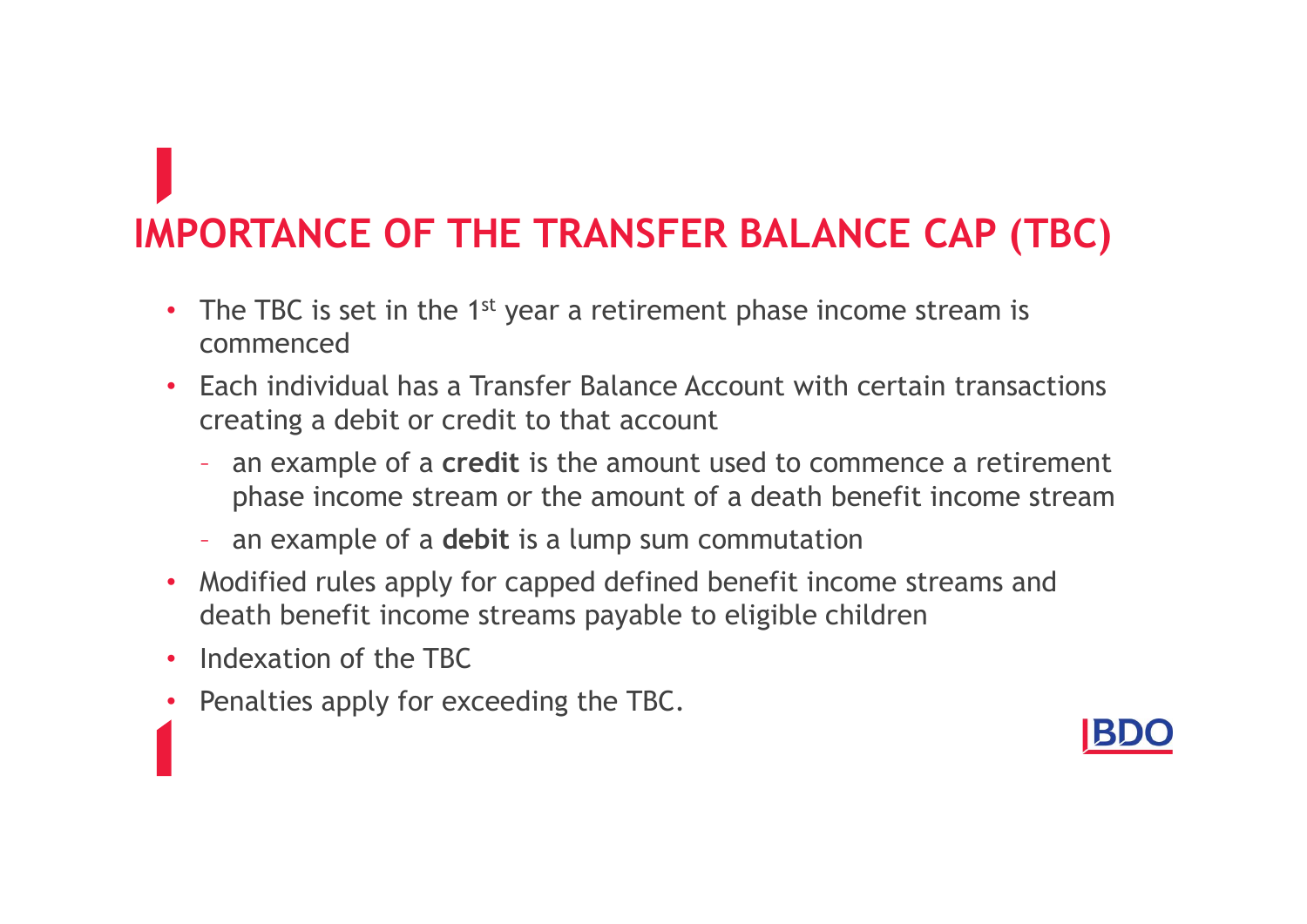### **SUMMARY**

- Concessional vs non-concessional contributions
- Talk to your adviser regarding contribution planning pre-30 June
- Account-based pensions provide a flexible income stream in retirement
- Need to understand how certain transactions impact the TBC
- Do not exceed the contribution caps or TBC.

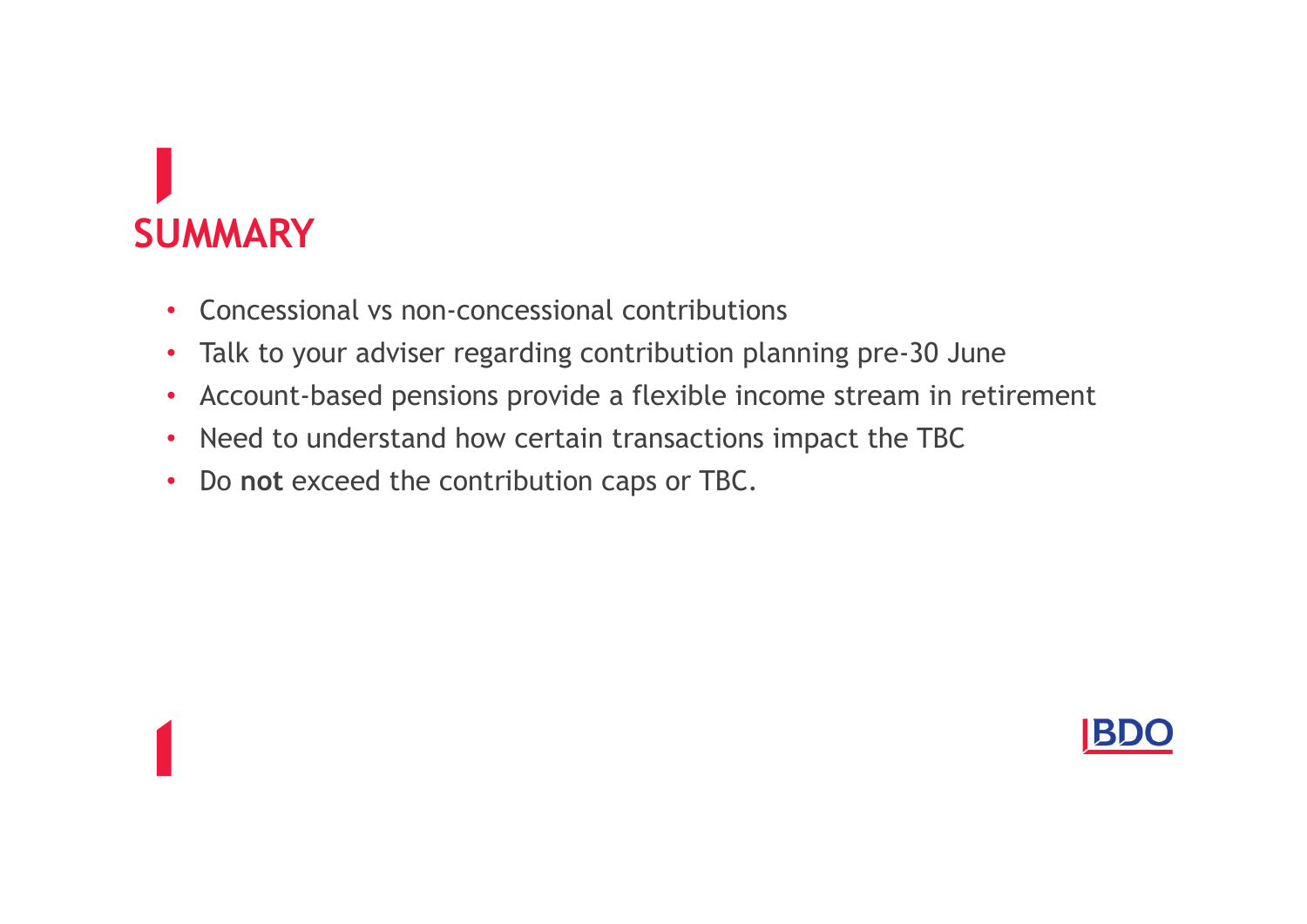### QUESTIONS?



#### Simon Conolly

Senior Manager, Business Services Phone: +61 2 8221 2284 Email: simon.conolly@bdo.com.au in Simon Conolly